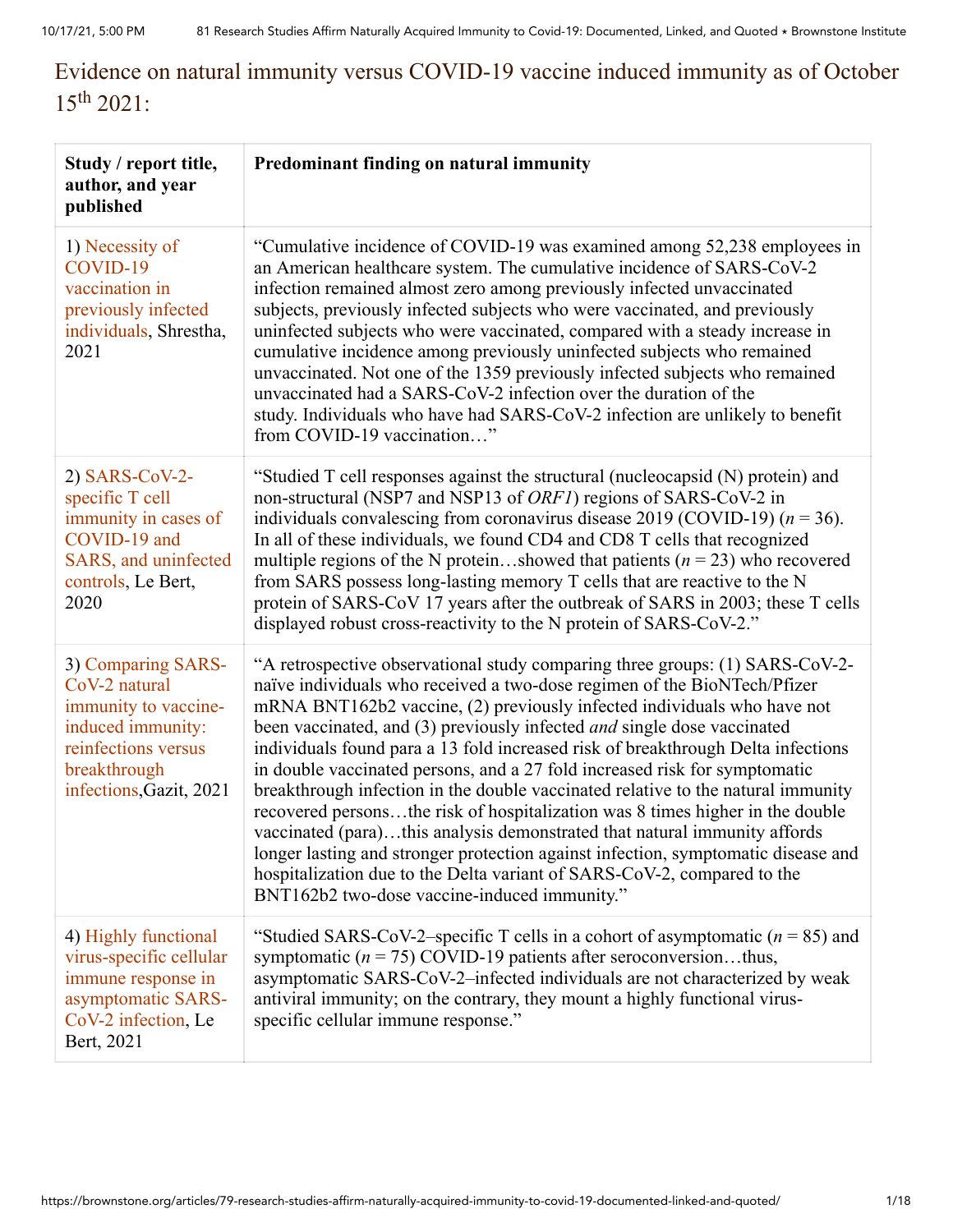| Study / report title,<br>author, and year<br>published                                                                                                                                                                     | Predominant finding on natural immunity                                                                                                                                                                                                                                                                                                                                                                                                                                                                                                                                                                                                                                                                                                                                                                                                                             |
|----------------------------------------------------------------------------------------------------------------------------------------------------------------------------------------------------------------------------|---------------------------------------------------------------------------------------------------------------------------------------------------------------------------------------------------------------------------------------------------------------------------------------------------------------------------------------------------------------------------------------------------------------------------------------------------------------------------------------------------------------------------------------------------------------------------------------------------------------------------------------------------------------------------------------------------------------------------------------------------------------------------------------------------------------------------------------------------------------------|
| 5) Large-scale study<br>of antibody titer decay<br>following BNT162b2<br>mRNA vaccine or<br>SARS-CoV-2<br>infection, Israel, 2021                                                                                          | "A total of 2,653 individuals fully vaccinated by two doses of vaccine during the<br>study period and 4,361 convalescent patients were included. Higher SARS-CoV-<br>2 IgG antibody titers were observed in vaccinated individuals (median 1581)<br>AU/mL IQR [533.8-5644.6]) after the second vaccination, than in convalescent<br>individuals (median 355.3 AU/mL IQR [141.2-998.7]; $p<0.001$ ). In vaccinated<br>subjects, antibody titers decreased by up to 40% each subsequent month while in<br>convalescents they decreased by less than 5% per monththis study<br>demonstrates individuals who received the Pfizer-BioNTech mRNA vaccine<br>have different kinetics of antibody levels compared to patients who had been<br>infected with the SARS-CoV-2 virus, with higher initial levels but a much faster<br>exponential decrease in the first group". |
| $6)$ SARS-CoV-2 re-<br>infection risk in<br>Austria, Pilz, 2021                                                                                                                                                            | Researchers recorded "40 tentative re-infections in 14, 840 COVID-19 survivors<br>of the first wave $(0.27\%)$ and 253 581 infections in 8, 885, 640 individuals of the<br>remaining general population (2.85%) translating into an odds ratio (95%<br>confidence interval) of 0.09 (0.07 to 0.13)relatively low re-infection rate of<br>SARS-CoV-2 in Austria. Protection against SARS-CoV-2 after natural infection<br>is comparable with the highest available estimates on vaccine<br>efficacies." Additionally, hospitalization in only five out of 14,840 (0.03%)<br>people and death in one out of 14,840 (0.01%) (tentative re-infection).                                                                                                                                                                                                                  |
| 7) mRNA vaccine-<br>induced SARS-CoV-<br>2-specific T cells<br>recognize B.1.1.7 and<br>B.1.351 variants but<br>differ in longevity and<br>homing properties<br>depending on prior<br>infection status,<br>Neidleman, 2021 | "Spike-specific T cells from convalescent vaccinees differed strikingly from<br>those of infection-naïve vaccinees, with phenotypic features suggesting superior<br>long-term persistence and ability to home to the respiratory tract including the<br>nasopharynx. These results provide reassurance that vaccine-elicited T cells<br>respond robustly to the B.1.1.7 and B.1.351 variants, confirm that convalescents<br>may not need a second vaccine dose."                                                                                                                                                                                                                                                                                                                                                                                                    |
| 8) Good news: Mild<br>COVID-19 induces<br>lasting antibody<br>protection, Bhandari,<br>2021                                                                                                                                | "Months after recovering from mild cases of COVID-19, people still have<br>immune cells in their body pumping out antibodies against the virus that causes<br>COVID-19, according to a study from researchers at Washington University<br>School of Medicine in St. Louis. Such cells could persist for a lifetime, churning<br>out antibodies all the while. The findings, published May 24 in the journal<br>Nature, suggest that mild cases of COVID-19 leave those infected with lasting<br>antibody protection and that repeated bouts of illness are likely to be<br>uncommon."                                                                                                                                                                                                                                                                               |
| 9) Robust neutralizing<br>antibodies to SARS-<br>CoV-2 infection<br>persist for months,<br>Wajnberg, 2021                                                                                                                  | "Neutralizing antibody titers against the SARS-CoV-2 spike protein persisted for<br>at least 5 months after infection. Although continued monitoring of this cohort<br>will be needed to confirm the longevity and potency of this response, these<br>preliminary results suggest that the chance of reinfection may be lower than is<br>currently feared."                                                                                                                                                                                                                                                                                                                                                                                                                                                                                                         |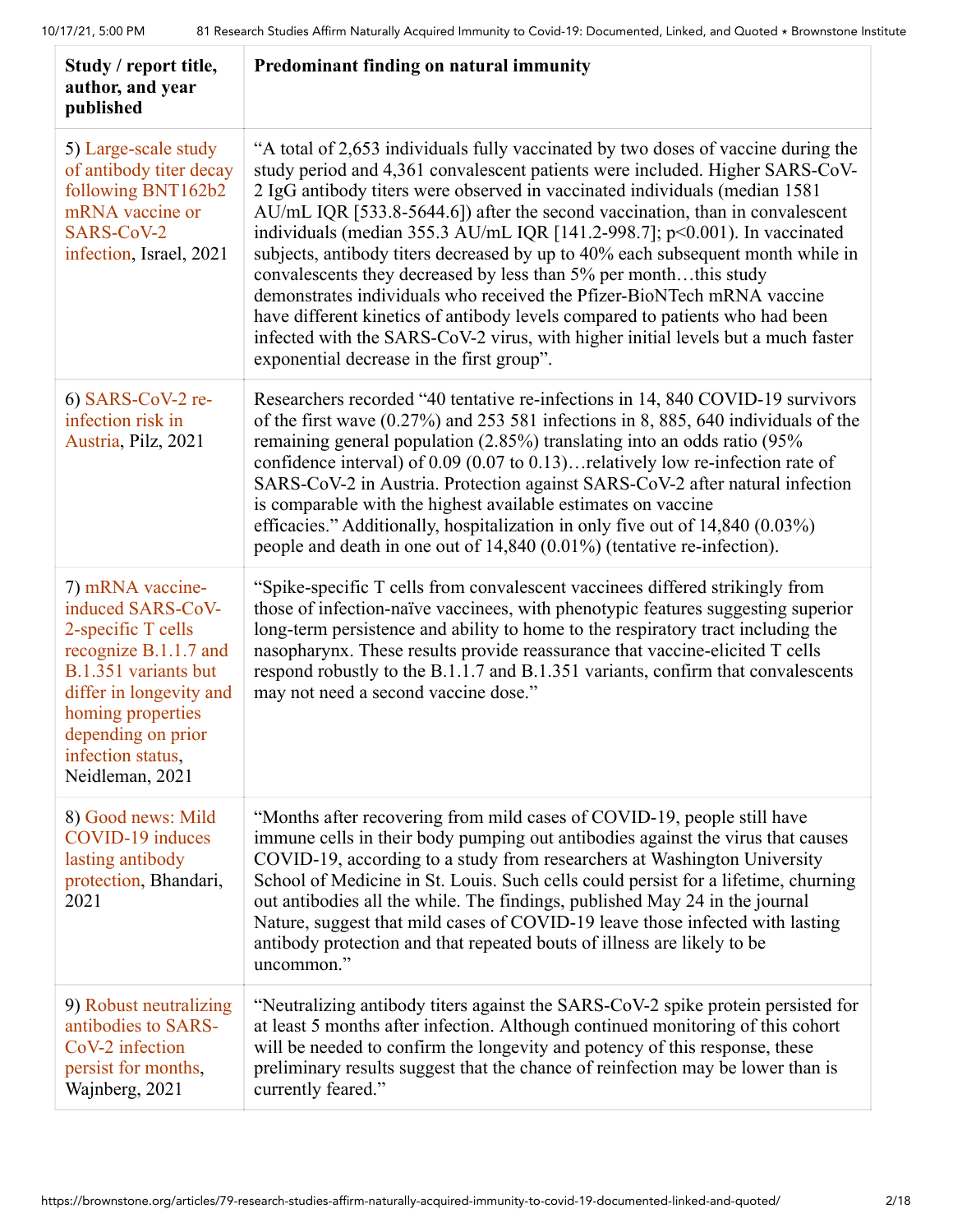| Study / report title,<br>author, and year<br>published                                                               | Predominant finding on natural immunity                                                                                                                                                                                                                                                                                                                                                                                                                                                                                                                                                                                                                                                                                                                                                                                                                                                                                                                                                                                                                                                                                                                                                      |
|----------------------------------------------------------------------------------------------------------------------|----------------------------------------------------------------------------------------------------------------------------------------------------------------------------------------------------------------------------------------------------------------------------------------------------------------------------------------------------------------------------------------------------------------------------------------------------------------------------------------------------------------------------------------------------------------------------------------------------------------------------------------------------------------------------------------------------------------------------------------------------------------------------------------------------------------------------------------------------------------------------------------------------------------------------------------------------------------------------------------------------------------------------------------------------------------------------------------------------------------------------------------------------------------------------------------------|
| 10) Evolution of<br><b>Antibody Immunity to</b><br>SARS-CoV-2,<br>Gaebler, 2020                                      | "Concurrently, neutralizing activity in plasma decreases by five-fold in pseudo-<br>type virus assays. In contrast, the number of RBD-specific memory B cells is<br>unchanged. Memory B cells display clonal turnover after 6.2 months, and the<br>antibodies they express have greater somatic hypermutation, increased potency<br>and resistance to RBD mutations, indicative of continued evolution of the<br>humoral responsewe conclude that the memory B cell response to SARS-<br>CoV-2 evolves between 1.3 and 6.2 months after infection in a manner that is<br>consistent with antigen persistence."                                                                                                                                                                                                                                                                                                                                                                                                                                                                                                                                                                               |
| 11) Persistence of<br>neutralizing<br>antibodies a year after<br>SARS-CoV-2<br>infection in humans,<br>Haveri, 2021  | "Assessed the persistence of serum antibodies following WT SARS-CoV-2<br>infection at 8 and 13 months after diagnosis in 367 individualsfound that NAb<br>against the WT virus persisted in 89% and S-IgG in 97% of subjects for at least<br>13 months after infection."                                                                                                                                                                                                                                                                                                                                                                                                                                                                                                                                                                                                                                                                                                                                                                                                                                                                                                                     |
| 12) Quantifying the<br>risk of SARS-CoV-2<br>reinfection over time,<br>Murchu, 2021                                  | "Eleven large cohort studies were identified that estimated the risk of SARS-<br>CoV-2 reinfection over time, including three that enrolled healthcare workers<br>and two that enrolled residents and staff of elderly care homes. Across studies,<br>the total number of PCR-positive or antibody-positive participants at baseline<br>was 615,777, and the maximum duration of follow-up was more than 10 months<br>in three studies. Reinfection was an uncommon event (absolute rate $0\%$ -1.1%),<br>with no study reporting an increase in the risk of reinfection over time."                                                                                                                                                                                                                                                                                                                                                                                                                                                                                                                                                                                                         |
| 13) Natural immunity<br>to covid is powerful.<br>Policymakers seem<br>afraid to say so,<br>Makary, 2021              | Makary writes "it's okay to have an incorrect scientific hypothesis. But when<br>new data proves it wrong, you have to adapt. Unfortunately, many elected<br>leaders and public health officials have held on far too long to the hypothesis<br>that natural immunity offers unreliable protection against covid- $19 - a$<br>contention that is being rapidly debunked by science. More than 15 studies have<br>demonstrated the power of immunity acquired by previously having the virus. A<br>700,000-person study from Israel two weeks ago found that those who had<br>experienced prior infections were 27 times less likely to get a second<br>symptomatic covid infection than those who were vaccinated. This affirmed a<br>June Cleveland Clinic study of health-care workers (who are often exposed to<br>the virus), in which none who had previously tested positive for<br>the coronavirus got reinfected. The study authors concluded that "individuals"<br>who have had SARS-CoV-2 infection are unlikely to benefit from covid-19<br>vaccination." And in May, a Washington University study found that even a mild<br>covid infection resulted in long-lasting immunity." |
| 14) SARS-CoV-2<br>elicits robust adaptive<br>immune responses<br>regardless of disease<br>severity, Nielsen,<br>2021 | "203 recovered SARS-CoV-2 infected patients in Denmark between April<br>3 <sup>rd</sup> and July 9 <sup>th</sup> 2020, at least 14 days after COVID-19 symptom recovery<br>report broad serological profiles within the cohort, detecting antibody binding to<br>other human coronaviruses the viral surface spike protein was identified as the<br>dominant target for both neutralizing antibodies and $CD8+$ T-cell responses.<br>Overall, the majority of patients had robust adaptive immune responses,<br>regardless of their disease severity."                                                                                                                                                                                                                                                                                                                                                                                                                                                                                                                                                                                                                                       |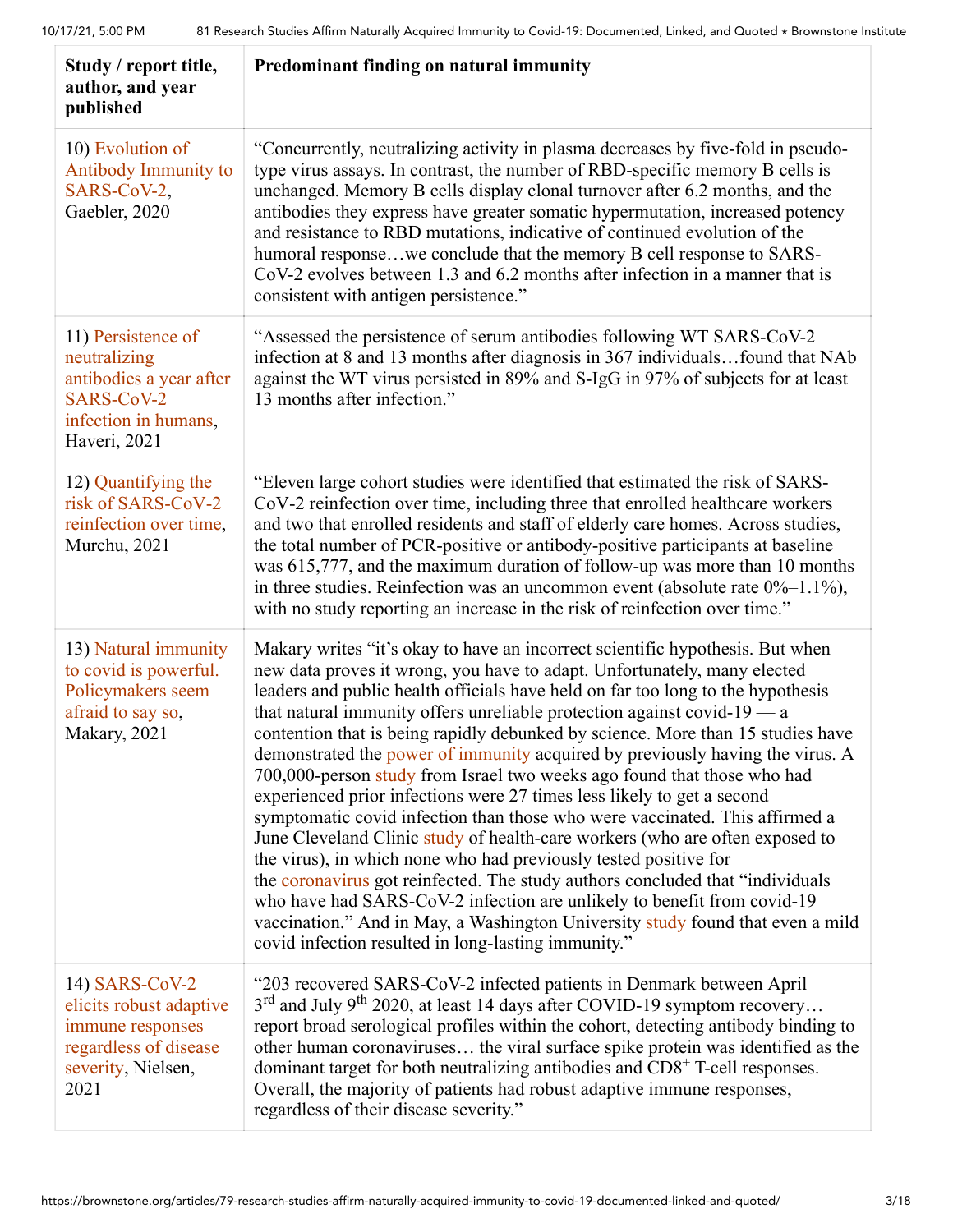| Study / report title,<br>author, and year<br>published                                                                                                                                      | Predominant finding on natural immunity                                                                                                                                                                                                                                                                                                                                                                                                                                                                                                                                                                                                                                                                                                                                                                                                                                     |
|---------------------------------------------------------------------------------------------------------------------------------------------------------------------------------------------|-----------------------------------------------------------------------------------------------------------------------------------------------------------------------------------------------------------------------------------------------------------------------------------------------------------------------------------------------------------------------------------------------------------------------------------------------------------------------------------------------------------------------------------------------------------------------------------------------------------------------------------------------------------------------------------------------------------------------------------------------------------------------------------------------------------------------------------------------------------------------------|
| 15) Protection of<br>previous SARS-CoV-<br>2 infection is similar<br>to that of BNT162b2<br>vaccine protection: A<br>three-month<br>nationwide experience<br>from Israel, Goldberg,<br>2021 | "Analyze an updated individual-level database of the entire population of Israel<br>to assess the protection efficacy of both prior infection and vaccination in<br>preventing subsequent SARS-CoV-2 infection, hospitalization with COVID-19,<br>severe disease, and death due to COVID-19 vaccination was highly effective<br>with overall estimated efficacy for documented infection of $92.8\%$ (CI:[92.6,<br>93.0]); hospitalization 94.2% (CI:[93.6, 94.7]); severe illness 94.4% (CI:[93.6,<br>95.0]); and death 93.7% (CI: [92.5, 94.7]). Similarly, the overall estimated level<br>of protection from prior SARS-CoV-2 infection for documented infection is<br>94.8% (CI: [94.4, 95.1]); hospitalization 94.1% (CI: [91.9, 95.7]); and severe<br>illness $96.4\%$ (CI: [92.5, 98.3]) results question the need to vaccinate<br>previously-infected individuals." |
| 16) Incidence of<br><b>Severe Acute</b><br><b>Respiratory Syndrome</b><br>Coronavirus-2<br>infection among<br>previously infected or<br>vaccinated employees,<br>Kojima, 2021               | "Employees were divided into three groups: (1) SARS-CoV-2 naïve and<br>unvaccinated, (2) previous SARS-CoV-2 infection, and (3) vaccinated. Person-<br>days were measured from the date of the employee first test and truncated at the<br>end of the observation period. SARS-CoV-2 infection was defined as two<br>positive SARS-CoV-2 PCR tests in a 30-day period 4313, 254 and 739<br>employee records for groups 1, 2, and 3 previous SARS-CoV-2 infection and<br>vaccination for SARS-CoV-2 were associated with decreased risk for infection<br>or re-infection with SARS-CoV-2 in a routinely screened workforce. The was no<br>difference in the infection incidence between vaccinated individuals and<br>individuals with previous infection."                                                                                                                  |
| 17) Having SARS-<br>CoV-2 once confers<br>much greater<br>immunity than a<br>vaccine-but<br>vaccination remains<br>vital, Wadman, 2021                                                      | "Israelis who had an infection were more protected against the Delta coronavirus<br>variant than those who had an already highly effective COVID-19 vaccinethe<br>newly released data show people who once had a SARS-CoV-2 infection were<br>much less likely than never-infected, vaccinated people to get Delta, develop<br>symptoms from it, or become hospitalized with serious COVID-19."                                                                                                                                                                                                                                                                                                                                                                                                                                                                             |
| 18) One-year<br>sustained cellular and<br>humoral immunities<br>of COVID-19<br>convalescents, Zhang,<br>2021                                                                                | "A systematic antigen-specific immune evaluation in 101 COVID-19<br>convalescents; SARS-CoV-2-specific IgG antibodies, and also NAb can persist<br>among over 95% COVID-19 convalescents from 6 months to 12 months after<br>disease onset. At least 19/71 (26%) of COVID-19 convalescents (double positive<br>in ELISA and MCLIA) had detectable circulating IgM antibody against SARS-<br>CoV-2 at 12m post-disease onset. Notably, the percentages of convalescents with<br>positive SARS-CoV-2-specific T-cell responses (at least one of the SARS-CoV-2<br>antigen S1, S2, M and N protein) were $71/76$ (93%) and $67/73$ (92%) at 6m and<br>12m, respectively."                                                                                                                                                                                                      |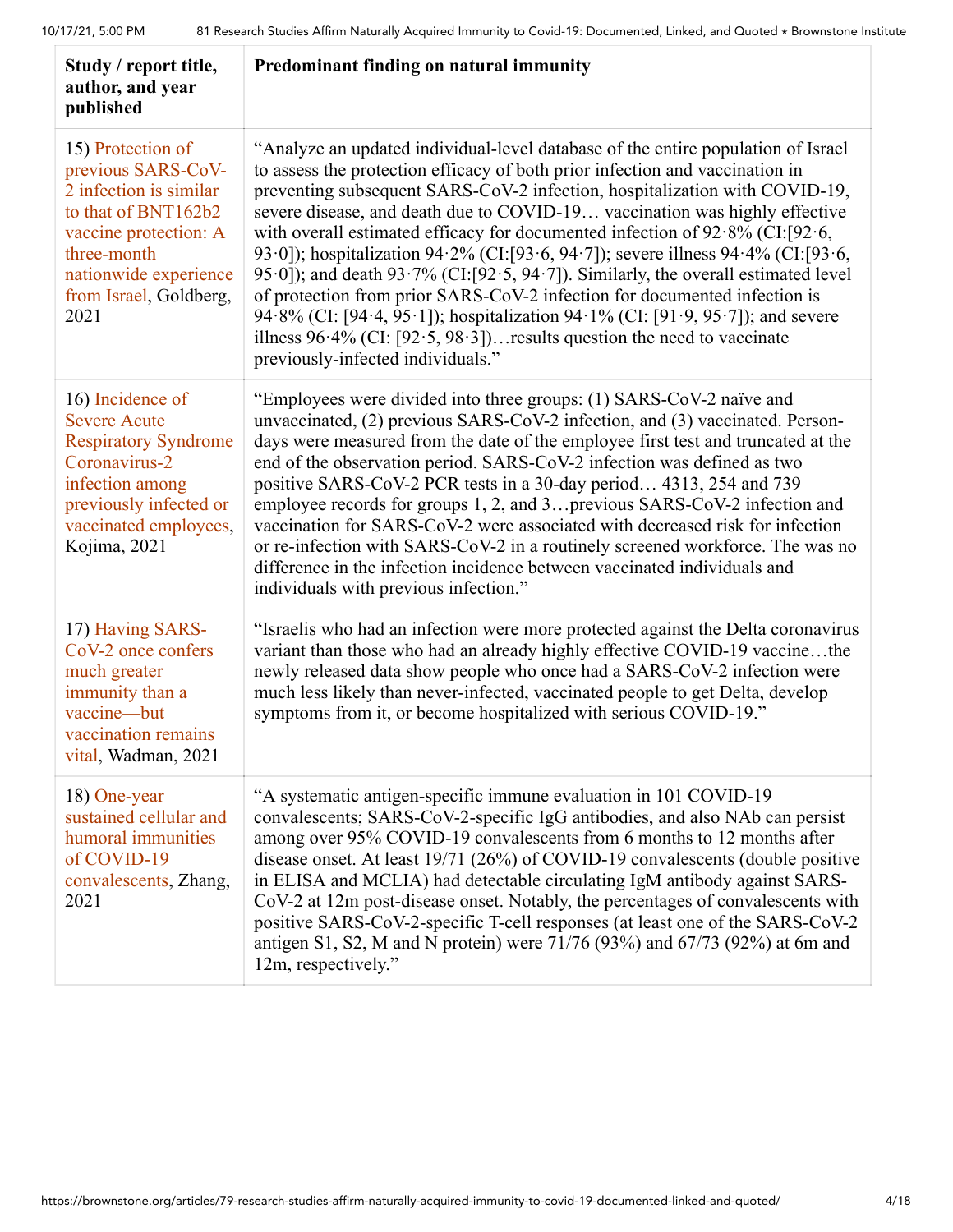| Study / report title,<br>author, and year<br>published                                                                                    | Predominant finding on natural immunity                                                                                                                                                                                                                                                                                                                                                                                                                                                                                                                                                                                                                                                                                                                                                                                                                                                                                                                                                                                                                                                                                                                                                                                                                                                                                                                                                                                                                                                                                  |
|-------------------------------------------------------------------------------------------------------------------------------------------|--------------------------------------------------------------------------------------------------------------------------------------------------------------------------------------------------------------------------------------------------------------------------------------------------------------------------------------------------------------------------------------------------------------------------------------------------------------------------------------------------------------------------------------------------------------------------------------------------------------------------------------------------------------------------------------------------------------------------------------------------------------------------------------------------------------------------------------------------------------------------------------------------------------------------------------------------------------------------------------------------------------------------------------------------------------------------------------------------------------------------------------------------------------------------------------------------------------------------------------------------------------------------------------------------------------------------------------------------------------------------------------------------------------------------------------------------------------------------------------------------------------------------|
| 19) Functional SARS-<br>CoV-2-Specific<br><b>Immune Memory</b><br>Persists after Mild<br>COVID-19, Rodda,<br>2021                         | "Recovered individuals developed SARS-CoV-2-specific immunoglobulin (IgG)<br>antibodies, neutralizing plasma, and memory B and memory T cells that<br>persisted for at least 3 months. Our data further reveal that SARS-CoV-2-<br>specific IgG memory B cells increased over time. Additionally, SARS-CoV-2-<br>specific memory lymphocytes exhibited characteristics associated with potent<br>antiviral function: memory T cells secreted cytokines and expanded upon<br>antigen re-encounter, whereas memory B cells expressed receptors capable of<br>neutralizing virus when expressed as monoclonal antibodies. Therefore, mild<br>COVID-19 elicits memory lymphocytes that persist and display functional<br>hallmarks of antiviral immunity."                                                                                                                                                                                                                                                                                                                                                                                                                                                                                                                                                                                                                                                                                                                                                                   |
| 20) Discrete Immune<br><b>Response Signature to</b><br><b>SARS-CoV-2 mRNA</b><br><b>Vaccination Versus</b><br>Infection, Ivanova,<br>2021 | "Performed multimodal single-cell sequencing on peripheral blood of patients<br>with acute COVID-19 and healthy volunteers before and after receiving the<br>SARS-CoV-2 BNT162b2 mRNA vaccine to compare the immune responses<br>elicited by the virus and by this vaccineboth infection and vaccination induced<br>robust innate and adaptive immune responses, our analysis revealed significant<br>qualitative differences between the two types of immune challenges. In COVID-<br>19 patients, immune responses were characterized by a highly augmented<br>interferon response which was largely absent in vaccine recipients. Increased<br>interferon signaling likely contributed to the observed dramatic upregulation of<br>cytotoxic genes in the peripheral T cells and innate-like lymphocytes in patients<br>but not in immunized subjects. Analysis of B and T cell receptor repertoires<br>revealed that while the majority of clonal B and T cells in COVID-19 patients<br>were effector cells, in vaccine recipients clonally expanded cells were primarily<br>circulating memory cellswe observed the presence of cytotoxic CD4 T cells in<br>COVID-19 patients that were largely absent in healthy volunteers following<br>immunization. While hyper-activation of inflammatory responses and cytotoxic<br>cells may contribute to immunopathology in severe illness, in mild and moderate<br>disease, these features are indicative of protective immune responses and<br>resolution of infection.' |
| 21) SARS-CoV-2<br>infection induces<br>long-lived bone<br>marrow plasma cells<br>in humans, Turner,<br>2021                               | "Bone marrow plasma cells (BMPCs) are a persistent and essential source of<br>protective antibodies durable serum antibody titres are maintained by long-<br>lived plasma cells—non-replicating, antigen-specific plasma cells that are<br>detected in the bone marrow long after the clearance of the antigen  S-binding<br>BMPCs are quiescent, which suggests that they are part of a stable compartment.<br>Consistently, circulating resting memory B cells directed against SARS-CoV-2 S<br>were detected in the convalescent individuals. Overall, our results indicate<br>that mild infection with SARS-CoV-2 induces robust antigen-specific, long-lived<br>humoral immune memory in humansoverall, our data provide strong evidence<br>that SARS-CoV-2 infection in humans robustly establishes the two arms of<br>humoral immune memory: long-lived bone marrow plasma cells (BMPCs) and<br>memory B-cells."                                                                                                                                                                                                                                                                                                                                                                                                                                                                                                                                                                                                  |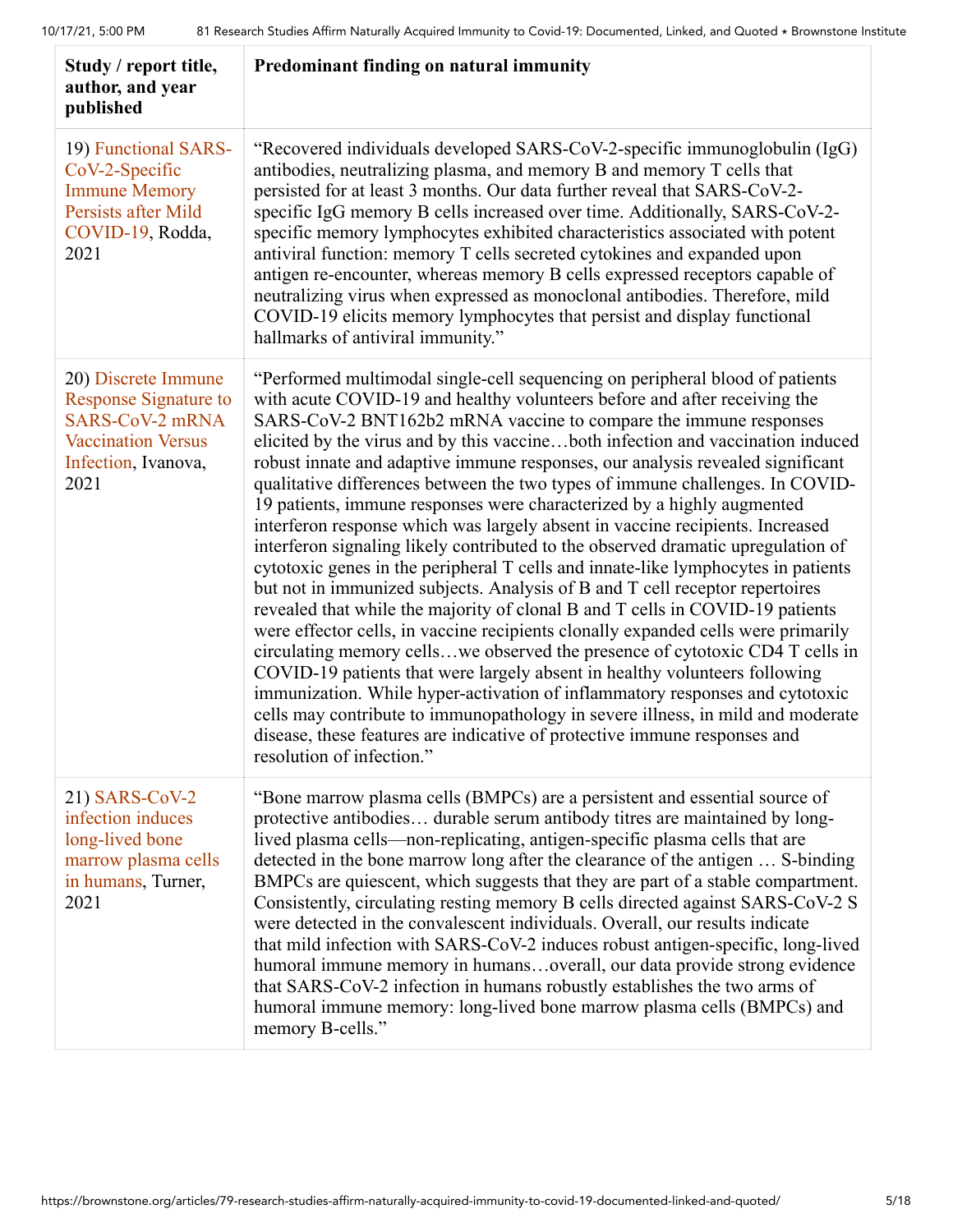| Study / report title,<br>author, and year<br>published                                                                                                                                                                    | Predominant finding on natural immunity                                                                                                                                                                                                                                                                                                                                                                                                                                                                                                           |
|---------------------------------------------------------------------------------------------------------------------------------------------------------------------------------------------------------------------------|---------------------------------------------------------------------------------------------------------------------------------------------------------------------------------------------------------------------------------------------------------------------------------------------------------------------------------------------------------------------------------------------------------------------------------------------------------------------------------------------------------------------------------------------------|
| 22) SARS-CoV-2<br>infection rates of<br>antibody-positive<br>compared with<br>antibody-negative<br>health-care workers in<br>England: a large,<br>multicentre,<br>prospective cohort<br>study (SIREN), Jane<br>Hall, 2021 | "The SARS-CoV-2 Immunity and Reinfection Evaluation study 30 625<br>participants were enrolled into the study a previous history of SARS-CoV-2<br>infection was associated with an 84% lower risk of infection, with median<br>protective effect observed 7 months following primary infection. This time<br>period is the minimum probable effect because seroconversions were not<br>included. This study shows that previous infection with SARS-CoV-2 induces<br>effective immunity to future infections in most individuals."                |
| 23) Pandemic peak<br>SARS-CoV-2<br>infection and<br>seroconversion rates<br>in London frontline<br>health-care workers,<br>Houlihan, 2020                                                                                 | "Enrolled 200 patient-facing HCWs between March 26 and April 8, 2020<br>represents a 13% infection rate (i.e. 14 of 112 HCWs) within the 1 month of<br>follow-up in those with no evidence of antibodies or viral shedding at enrolment.<br>By contrast, of 33 HCWs who tested positive by serology but tested negative by<br>RT-PCR at enrolment, 32 remained negative by RT-PCR through follow-up, and<br>one tested positive by RT-PCR on days 8 and 13 after enrolment."                                                                      |
| 24) Antibodies to<br>SARS-CoV-2 are<br>associated with<br>protection against<br>reinfection, Lumley,<br>2021                                                                                                              | "Critical to understand whether infection with Severe Acute Respiratory<br>Syndrome Coronavirus 2 (SARS-CoV-2) protects from subsequent reinfection<br>12219 HCWs participatedprior SARS-CoV-2 infection that generated<br>antibody responses offered protection from reinfection for most people in the six<br>months following infection."                                                                                                                                                                                                      |
| 25) Longitudinal<br>analysis shows<br>durable and broad<br>immune memory after<br>SARS-CoV-2<br>infection with<br>persisting antibody<br>responses and<br>memory B and<br>T cells, Cohen, 2021                            | "Evaluate 254 COVID-19 patients longitudinally up to 8 months and find<br>durable broad-based immune responses. SARS-CoV-2 spike binding and<br>neutralizing antibodies exhibit a bi-phasic decay with an extended half-life of<br>>200 days suggesting the generation of longer-lived plasma cells most<br>recovered COVID-19 patients mount broad, durable immunity after infection,<br>spike IgG+ memory B cells increase and persist post-infection, durable<br>polyfunctional CD4 and CD8 T cells recognize distinct viral epitope regions." |
| 26) Single cell<br>profiling of T and B<br>cell repertoires<br>following SARS-<br>CoV-2 mRNA<br>vaccine,<br>Sureshchandra, 2021                                                                                           | "Used single-cell RNA sequencing and functional assays to compare humoral<br>and cellular responses to two doses of mRNA vaccine with responses observed<br>in convalescent individuals with asymptomatic disease natural infection<br>induced expansion of larger CD8 T cell clones occupied distinct clusters, likely<br>due to the recognition of a broader set of viral epitopes presented by the virus<br>not seen in the mRNA vaccine."                                                                                                     |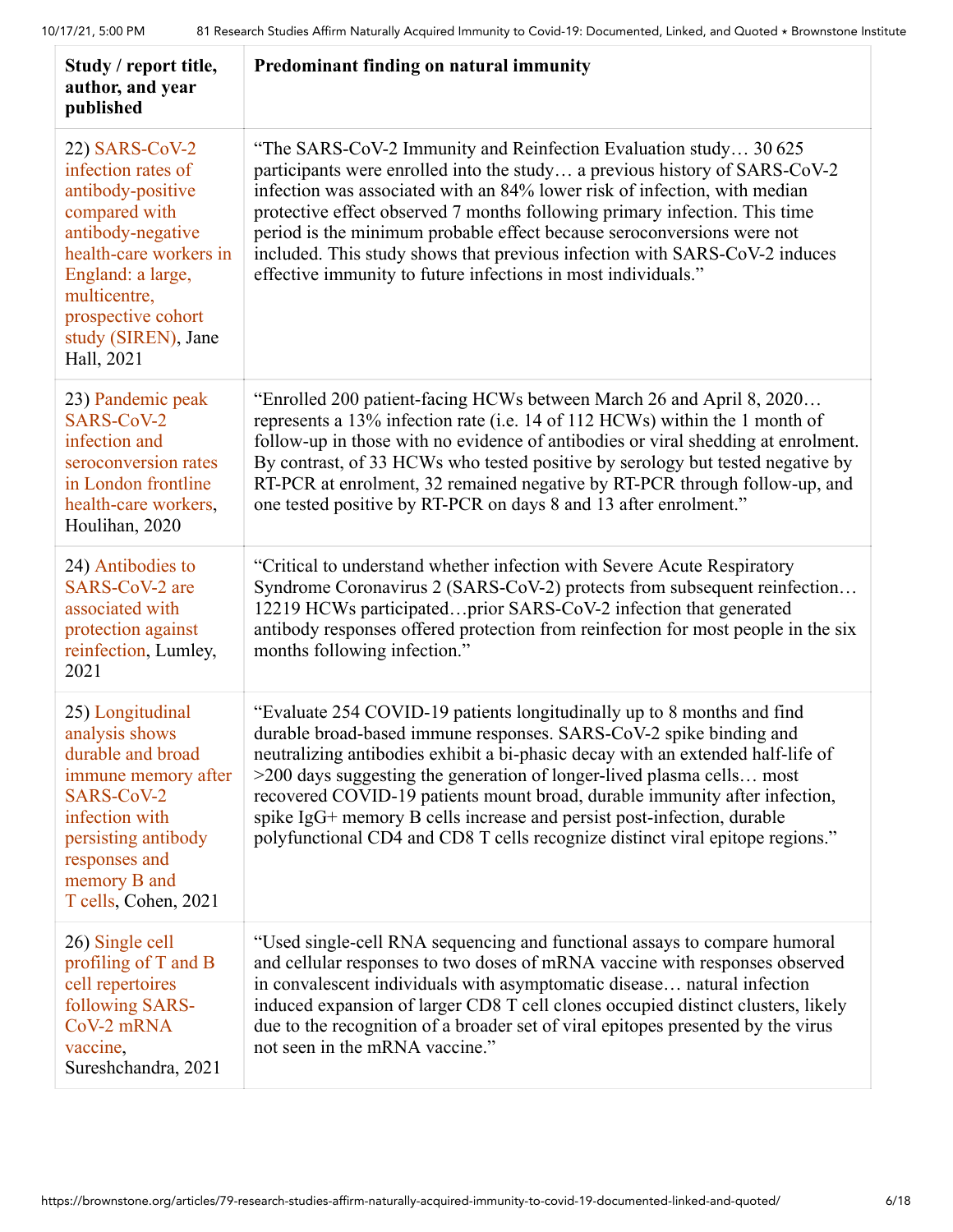| Study / report title,<br>author, and year<br>published                                                                                                                                           | Predominant finding on natural immunity                                                                                                                                                                                                                                                                                                                                                                                                                                                                                                                                                                                                                                                                    |
|--------------------------------------------------------------------------------------------------------------------------------------------------------------------------------------------------|------------------------------------------------------------------------------------------------------------------------------------------------------------------------------------------------------------------------------------------------------------------------------------------------------------------------------------------------------------------------------------------------------------------------------------------------------------------------------------------------------------------------------------------------------------------------------------------------------------------------------------------------------------------------------------------------------------|
| 27) SARS-CoV-2<br>antibody-positivity<br>protects against<br>reinfection for at least<br>seven months with<br>95% efficacy, Abu-<br>Raddad, 2021                                                 | "SARS-CoV-2 antibody-positive persons from April 16 to December 31, 2020<br>with a PCR-positive swab $\geq$ 14 days after the first-positive antibody test were<br>investigated for evidence of reinfection, 43,044 antibody-positive persons who<br>were followed for a median of 16.3 weeks reinfection is rare in the young and<br>international population of Qatar. Natural infection appears to elicit strong<br>protection against reinfection with an efficacy $\sim$ 95% for at least seven months."                                                                                                                                                                                              |
| 28) Orthogonal<br>SARS-CoV-2<br><b>Serological Assays</b><br><b>Enable Surveillance</b><br>of Low-Prevalence<br>Communities and<br><b>Reveal Durable</b><br>Humoral Immunity,<br>Ripperger, 2020 | "Conducted a serological study to define correlates of immunity against SARS-<br>CoV-2. Compared to those with mild coronavirus disease 2019 (COVID-19)<br>cases, individuals with severe disease exhibited elevated virus-neutralizing titers<br>and antibodies against the nucleocapsid (N) and the receptor binding domain<br>(RBD) of the spike proteinneutralizing and spike-specific antibody production<br>persists for at least 5–7 months nucleocapsid antibodies frequently become<br>undetectable by 5-7 months."                                                                                                                                                                               |
| 29) Anti-spike<br>antibody response to<br>natural SARS-CoV-2<br>infection in the<br>general population,<br>Wei, 2021                                                                             | "In the general population using representative data from 7,256 United Kingdom<br>COVID-19 infection survey participants who had positive swab SARS-CoV-2<br>PCR tests from 26-April-2020 to 14-June-2021we estimated antibody levels<br>associated with protection against reinfection likely last 1.5-2 years on average,<br>with levels associated with protection from severe infection present for several<br>years. These estimates could inform planning for vaccination booster strategies."                                                                                                                                                                                                       |
| 30) Antibody Status<br>and Incidence of<br>SARS-CoV-2<br><b>Infection</b> in Health<br>Care Workers,<br>Lumley, 2021                                                                             | "12,541 health care workers participated and had anti-spike IgG measured;<br>11,364 were followed up after negative antibody results and 1265 after positive<br>results, including 88 in whom seroconversion occurred during follow-upa total<br>of 223 anti-spike–seronegative health care workers had a positive PCR test (1.09<br>per 10,000 days at risk), 100 during screening while they were asymptomatic<br>and 123 while symptomatic, whereas 2 anti-spike-seropositive health care<br>workers had a positive PCR test the presence of anti-spike or anti-<br>nucleocapsid IgG antibodies was associated with a substantially reduced risk of<br>SARS-CoV-2 reinfection in the ensuing 6 months." |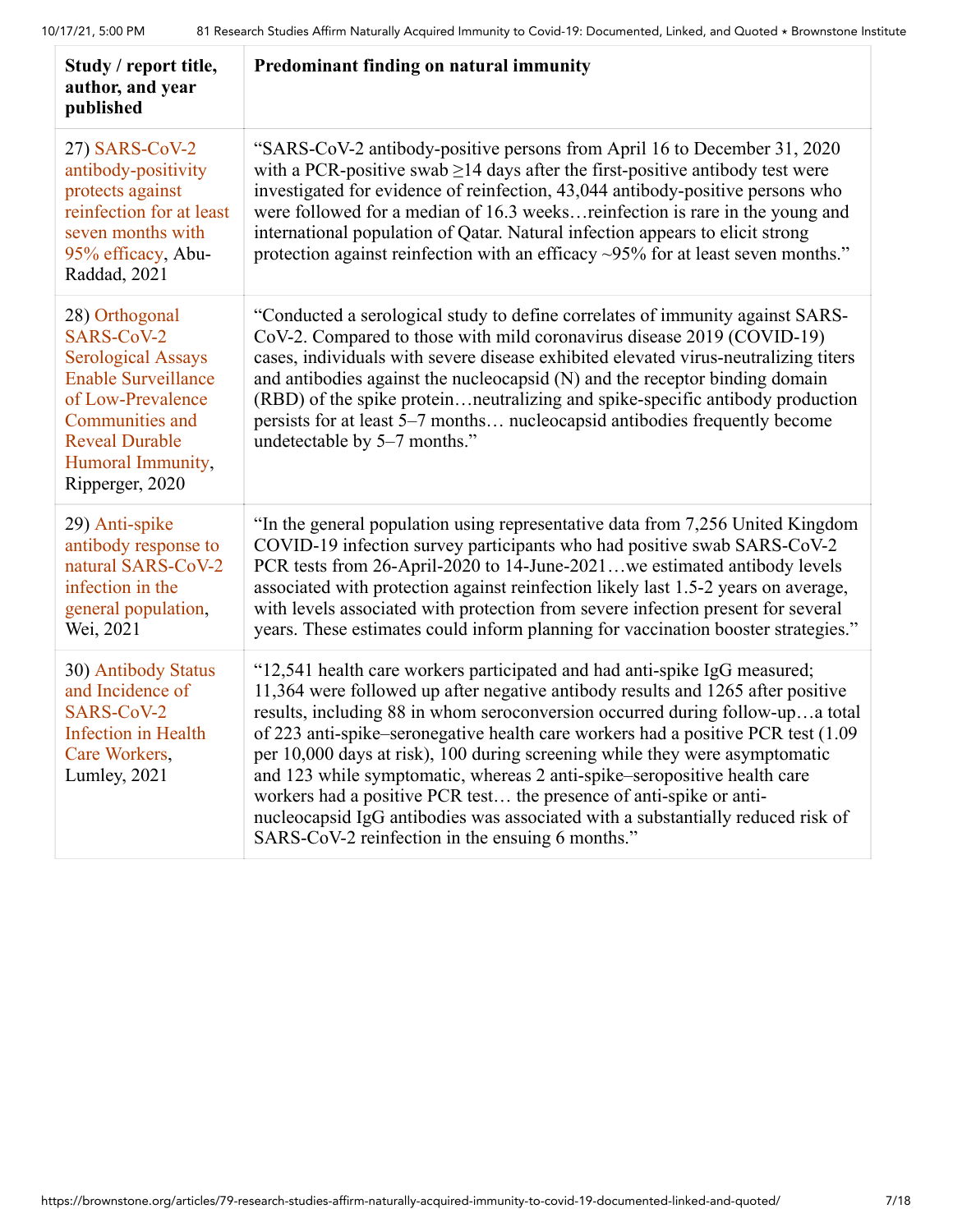| Study / report title,<br>author, and year<br>published                                                                                                                                                 | Predominant finding on natural immunity                                                                                                                                                                                                                                                                                                                                                                                                                                                                                                                                                                                                                                                                                                                                                                                                                                                                                                                                                                                                                                                                                                                                                                                                                                                                                                                                                                                                                                                                                                                            |
|--------------------------------------------------------------------------------------------------------------------------------------------------------------------------------------------------------|--------------------------------------------------------------------------------------------------------------------------------------------------------------------------------------------------------------------------------------------------------------------------------------------------------------------------------------------------------------------------------------------------------------------------------------------------------------------------------------------------------------------------------------------------------------------------------------------------------------------------------------------------------------------------------------------------------------------------------------------------------------------------------------------------------------------------------------------------------------------------------------------------------------------------------------------------------------------------------------------------------------------------------------------------------------------------------------------------------------------------------------------------------------------------------------------------------------------------------------------------------------------------------------------------------------------------------------------------------------------------------------------------------------------------------------------------------------------------------------------------------------------------------------------------------------------|
| 31) Researchers find<br>long-lived immunity<br>to 1918 pandemic<br>virus, CIDRAP, 2008<br>and the actual 2008<br><b>NATURE</b> journal<br>publication by Yu                                            | "A study of the blood of older people who survived the 1918 influenza pandemic<br>reveals that antibodies to the strain have lasted a lifetime and can perhaps be<br>engineered to protect future generations against similar strainsthe group<br>collected blood samples from 32 pandemic survivors aged 91 to 101. the people<br>recruited for the study were 2 to 12 years old in 1918 and many recalled sick<br>family members in their households, which suggests they were directly exposed<br>to the virus, the authors report. The group found that 100% of the subjects had<br>serum-neutralizing activity against the 1918 virus and 94% showed serologic<br>reactivity to the 1918 hemagglutinin. The investigators generated B<br>lymphoblastic cell lines from the peripheral blood mononuclear cells of eight<br>subjects. Transformed cells from the blood of 7 of the 8 donors yielded secreting<br>antibodies that bound the 1918 hemagglutinin." Yu: "here we show that of the 32<br>individuals tested that were born in or before 1915, each showed sero-reactivity<br>with the 1918 virus, nearly 90 years after the pandemic. Seven of the eight donor<br>samples tested had circulating B cells that secreted antibodies that bound the<br>1918 HA. We isolated B cells from subjects and generated five monoclonal<br>antibodies that showed potent neutralizing activity against 1918 virus from three<br>separate donors. These antibodies also cross-reacted with the genetically similar<br>HA of a 1930 swine H1N1 influenza strain." |
| 32) Live virus<br>neutralisation testing<br>in convalescent<br>patients and subjects<br>vaccinated against<br>19A, 20B,<br>20I/501Y.V1 and<br>20H/501Y.V2 isolates<br>of SARS-CoV-2,<br>Gonzalez, 2021 | "No significant difference was observed between the 20B and 19A isolates for<br>HCWs with mild COVID-19 and critical patients. However, a significant<br>decrease in neutralisation ability was found for 20I/501Y.V1 in comparison with<br>19A isolate for critical patients and HCWs 6-months post infection. Concerning<br>20H/501Y.V2, all populations had a significant reduction in neutralising<br>antibody titres in comparison with the 19A isolate. Interestingly, a significant<br>difference in neutralisation capacity was observed for vaccinated HCWs between<br>the two variants whereas it was not significant for the convalescent groupsthe<br>reduced neutralising response observed towards the 20H/501Y.V2 in comparison<br>with the 19A and 20I/501Y.V1 isolates in fully immunized subjects with the<br>BNT162b2 vaccine is a striking finding of the study."                                                                                                                                                                                                                                                                                                                                                                                                                                                                                                                                                                                                                                                                              |
| 33) Differential<br>effects of the second<br>SARS-CoV-2 mRNA<br>vaccine dose on T cell<br>immunity in naïve and<br>COVID-19 recovered<br>individuals, Camara,<br>2021                                  | "Characterized SARS-CoV-2 spike-specific humoral and cellular immunity in<br>naïve and previously infected individuals during full BNT162b2 vaccination<br>results demonstrate that the second dose increases both the humoral and cellular<br>immunity in naïve individuals. On the contrary, the second BNT162b2 vaccine<br>dose results in a reduction of cellular immunity in COVID-19 recovered<br>individuals."                                                                                                                                                                                                                                                                                                                                                                                                                                                                                                                                                                                                                                                                                                                                                                                                                                                                                                                                                                                                                                                                                                                                              |
| 34) Op-Ed: Quit<br><b>Ignoring Natural</b><br>COVID Immunity,<br>Klausner, 2021                                                                                                                        | "Epidemiologists estimate over 160 million people worldwide have recovered<br>from COVID-19. Those who have recovered have an astonishingly low<br>frequency of repeat infection, disease, or death."                                                                                                                                                                                                                                                                                                                                                                                                                                                                                                                                                                                                                                                                                                                                                                                                                                                                                                                                                                                                                                                                                                                                                                                                                                                                                                                                                              |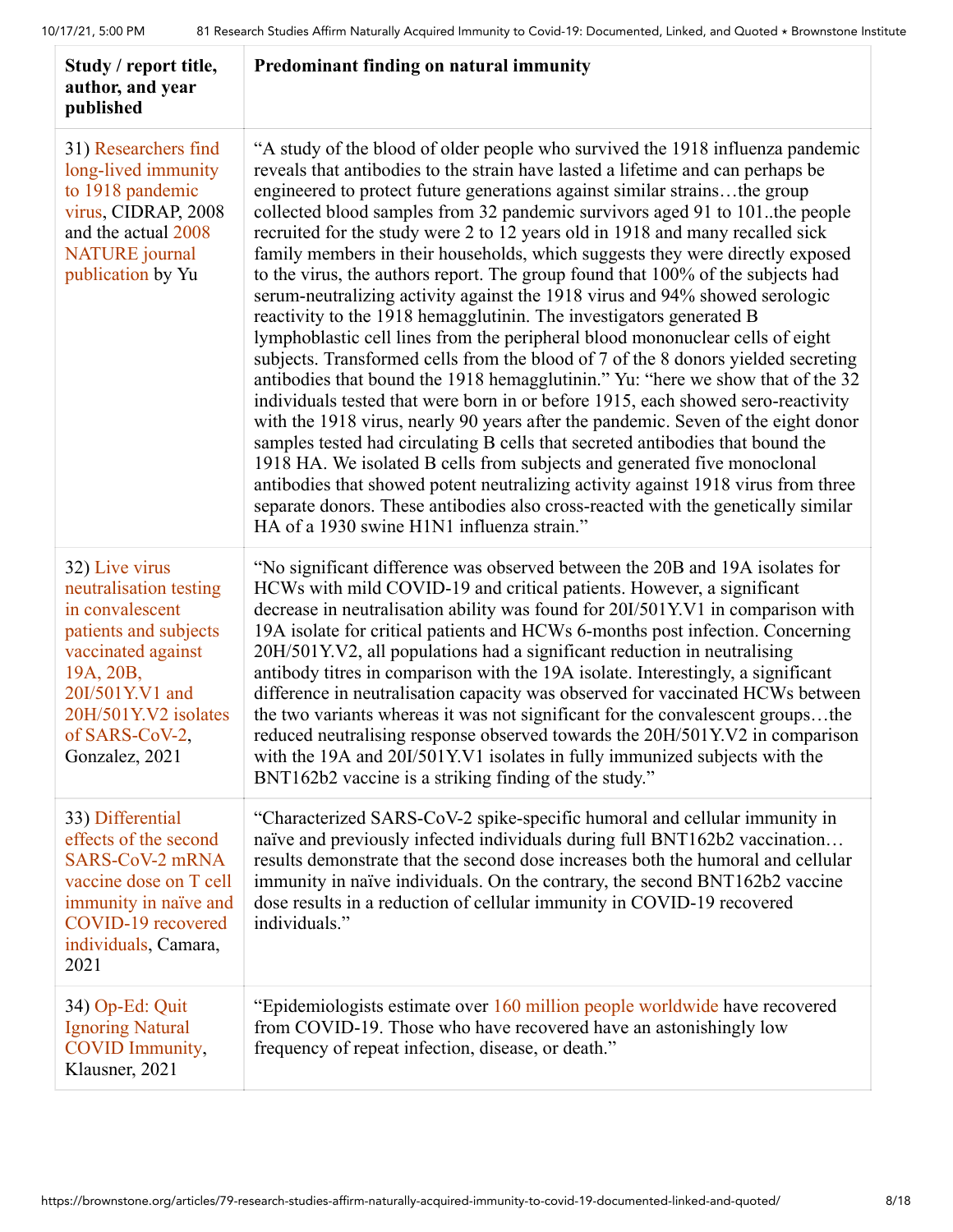| Study / report title,<br>author, and year<br>published                                                                                                                                                              | Predominant finding on natural immunity                                                                                                                                                                                                                                                                                                                                                                                                                                                                                                                                                                                                                                                                                                                                                                                                                   |
|---------------------------------------------------------------------------------------------------------------------------------------------------------------------------------------------------------------------|-----------------------------------------------------------------------------------------------------------------------------------------------------------------------------------------------------------------------------------------------------------------------------------------------------------------------------------------------------------------------------------------------------------------------------------------------------------------------------------------------------------------------------------------------------------------------------------------------------------------------------------------------------------------------------------------------------------------------------------------------------------------------------------------------------------------------------------------------------------|
| 35) Association of<br>SARS-CoV-2<br><b>Seropositive Antibody</b><br><b>Test With Risk of</b><br>Future Infection,<br>Harvey, 2021                                                                                   | "To evaluate evidence of SARS-CoV-2 infection based on diagnostic nucleic<br>acid amplification test (NAAT) among patients with positive vs negative test<br>results for antibodies in an observational descriptive cohort study of clinical<br>laboratory and linked claims datathe cohort included 3 257 478 unique<br>patients with an index antibody testpatients with positive antibody test results<br>were initially more likely to have positive NAAT results, consistent with<br>prolonged RNA shedding, but became markedly less likely to have positive<br>NAAT results over time, suggesting that seropositivity is associated with<br>protection from infection."                                                                                                                                                                            |
| 36) SARS-CoV-2<br>seropositivity and<br>subsequent infection<br>risk in healthy young<br>adults: a prospective<br>cohort study, Letizia,<br>2021                                                                    | "Investigated the risk of subsequent SARS-CoV-2 infection among young adults<br>(CHARM marine study) seropositive for a previous infectionenrolled 3249<br>participants, of whom 3168 (98%) continued into the 2-week quarantine period.<br>3076 (95%) participantsAmong 189 seropositive participants, 19 (10%) had at<br>least one positive PCR test for SARS-CoV-2 during the 6-week follow-up (1.1)<br>cases per person-year). In contrast, 1079 (48%) of 2247 seronegative participants<br>tested positive (6.2 cases per person-year). The incidence rate ratio was $0.18$<br>(95% CI $0.11-0.28$ ; p<0.001) infected seropositive participants had viral loads<br>that were about 10-times lower than those of infected seronegative participants<br>(ORF1ab gene cycle threshold difference 3.95 [95% CI 1.23-6.67]; p=0.004)."                   |
| 37) Associations of<br>Vaccination and of<br><b>Prior Infection With</b><br><b>Positive PCR Test</b><br><b>Results for SARS-</b><br>CoV-2 in Airline<br><b>Passengers Arriving</b><br>in Qatar, Bertollini,<br>2021 | "Of 9,180 individuals with no record of vaccination but with a record of prior<br>infection at least 90 days before the PCR test (group 3), 7694 could be matched<br>to individuals with no record of vaccination or prior infection (group 2), among<br>whom PCR positivity was 1.01% (95% CI, 0.80%-1.26%) and 3.81% (95% CI,<br>3.39%-4.26%), respectively. The relative risk for PCR positivity was 0.22 (95%<br>CI, 0.17-0.28) for vaccinated individuals and 0.26 (95% CI, 0.21-0.34) for<br>individuals with prior infection compared with no record of vaccination or prior<br>infection."                                                                                                                                                                                                                                                        |
| 38) Natural immunity<br>against COVID-19<br>significantly reduces<br>the risk of reinfection:<br>findings from a cohort<br>of sero-survey<br>participants, Mishra,<br>2021                                          | "Followed up with a subsample of our previous sero-survey participants to<br>assess whether natural immunity against SARS-CoV-2 was associated with a<br>reduced risk of re-infection (India) out of the 2238 participants, 1170 were<br>sero-positive and 1068 were sero-negative for antibody against COVID-19. Our<br>survey found that only 3 individuals in the sero-positive group got infected with<br>COVID-19 whereas 127 individuals reported contracting the infection the sero-<br>negative groupfrom the 3 sero-positives re-infected with COVID-19, one had<br>hospitalization, but did not require oxygen support or critical caredevelopment<br>of antibody following natural infection not only protects against re-infection by<br>the virus to a great extent, but also safeguards against progression to severe<br>COVID-19 disease." |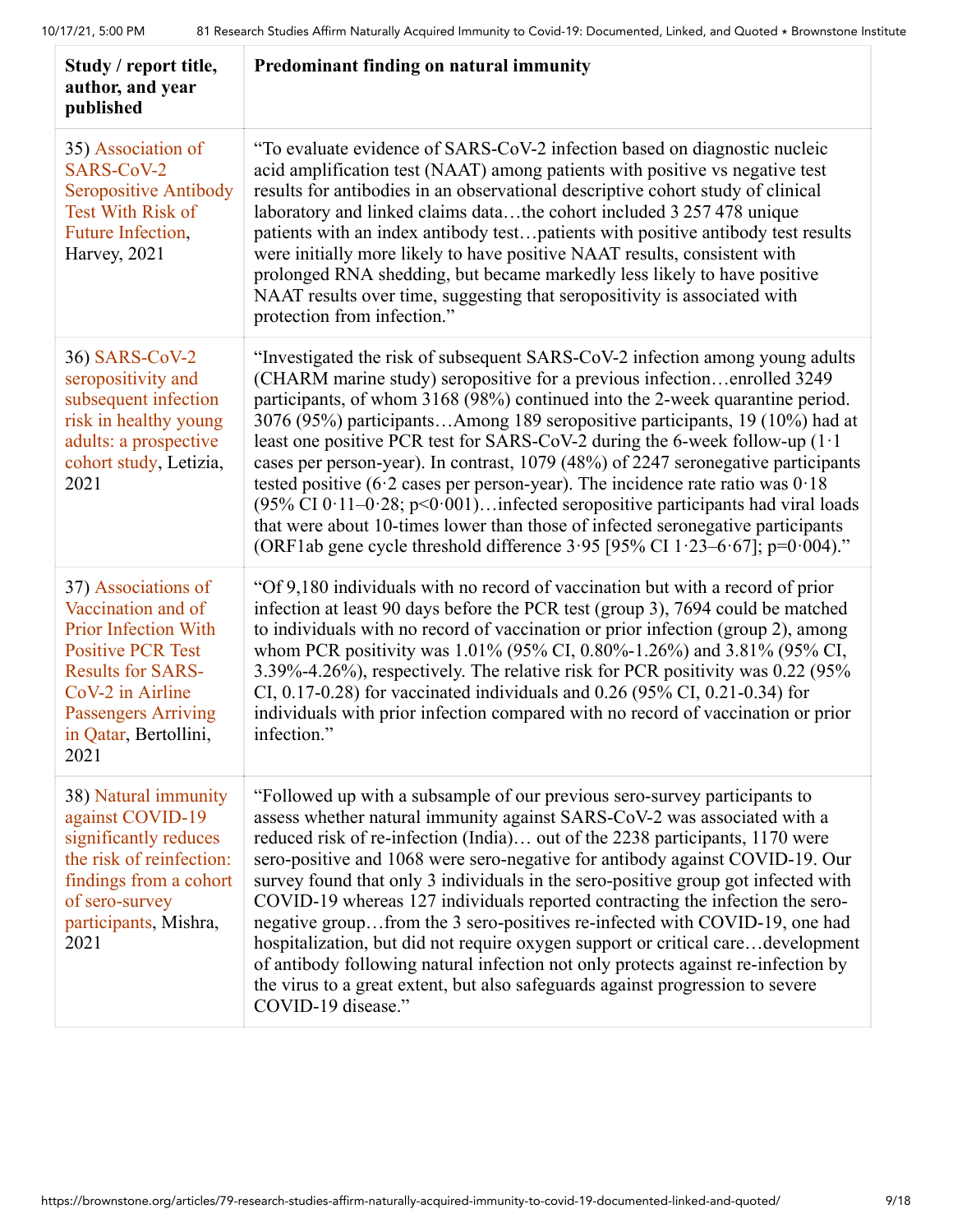| Study / report title,<br>author, and year<br>published                                                                                                                                                  | Predominant finding on natural immunity                                                                                                                                                                                                                                                                                                                                                                                                                                                                                                                                                                                                                                                                                                                                                                                                                                                                                                              |
|---------------------------------------------------------------------------------------------------------------------------------------------------------------------------------------------------------|------------------------------------------------------------------------------------------------------------------------------------------------------------------------------------------------------------------------------------------------------------------------------------------------------------------------------------------------------------------------------------------------------------------------------------------------------------------------------------------------------------------------------------------------------------------------------------------------------------------------------------------------------------------------------------------------------------------------------------------------------------------------------------------------------------------------------------------------------------------------------------------------------------------------------------------------------|
| 39) Lasting immunity<br>found after recovery<br>from COVID-19,<br>NIH, 2021                                                                                                                             | "The researchers found durable immune responses in the majority of people<br>studied. Antibodies against the spike protein of SARS-CoV-2, which the virus<br>uses to get inside cells, were found in 98% of participants one month after<br>symptom onset. As seen in previous studies, the number of antibodies ranged<br>widely between individuals. But, promisingly, their levels remained fairly stable<br>over time, declining only modestly at 6 to 8 months after infection virus-<br>specific B cells increased over time. People had more memory B cells six<br>months after symptom onset than at one month afterwards levels of T cells for<br>the virus also remained high after infection. Six months after symptom onset,<br>92% of participants had CD4+ T cells that recognized the virus 95% of the<br>people had at least 3 out of 5 immune-system components that could recognize<br>SARS-CoV-2 up to 8 months after infection." |
| 40) SARS-CoV-2<br>Natural Antibody<br><b>Response Persists for</b><br>at Least 12 Months in<br>a Nationwide Study<br>From the Faroe<br>Islands, Petersen,<br>2021                                       | "The seropositive rate in the convalescent individuals was above 95% at all<br>sampling time points for both assays and remained stable over time; that is,<br>almost all convalescent individuals developed antibodies results show that<br>SARS-CoV-2 antibodies persisted at least 12 months after symptom onset and<br>maybe even longer, indicating that COVID-19-convalescent individuals may be<br>protected from reinfection."                                                                                                                                                                                                                                                                                                                                                                                                                                                                                                               |
| 41) SARS-CoV-2-<br>specific T cell<br>memory is sustained<br>in COVID-19<br>convalescent patients<br>for 10 months with<br>successful<br>development of stem<br>cell-like memory T<br>cells, Jung, 2021 | "ex vivo assays to evaluate SARS-CoV-2-specific $CD4^+$ and $CD8^+$ T cell<br>responses in COVID-19 convalescent patients up to 317 days post-symptom<br>onset (DPSO), and find that memory T cell responses are maintained during the<br>study period regardless of the severity of COVID-19. In particular, we observe<br>sustained polyfunctionality and proliferation capacity of SARS-CoV-2-specific T<br>cells. Among SARS-CoV-2-specific CD4 <sup>+</sup> and CD8 <sup>+</sup> T cells detected by<br>activation-induced markers, the proportion of stem cell-like memory $T(T_{SCM})$<br>cells is increased, peaking at approximately 120 DPSO."                                                                                                                                                                                                                                                                                             |
| 42) Immune Memory<br>in Mild COVID-19<br>Patients and<br><b>Unexposed Donors</b><br><b>Reveals Persistent T</b><br><b>Cell Responses After</b><br>SARS-CoV-2<br>Infection, Ansari,<br>2021              | "Analyzed 42 unexposed healthy donors and 28 mild COVID-19 subjects up to 5<br>months from the recovery for SARS-CoV-2 specific immunological memory.<br>Using HLA class II predicted peptide megapools, we identified SARS-CoV-2<br>cross-reactive CD4 <sup>+</sup> T cells in around 66% of the unexposed individuals.<br>Moreover, we found detectable immune memory in mild COVID-19 patients<br>several months after recovery in the crucial arms of protective adaptive<br>immunity; CD4 <sup>+</sup> T cells and B cells, with a minimal contribution from $CD8^+$ T<br>cells. Interestingly, the persistent immune memory in COVID-19 patients is<br>predominantly targeted towards the Spike glycoprotein of the SARS-CoV-2.<br>This study provides the evidence of both high magnitude pre-existing and<br>persistent immune memory in Indian population."                                                                                 |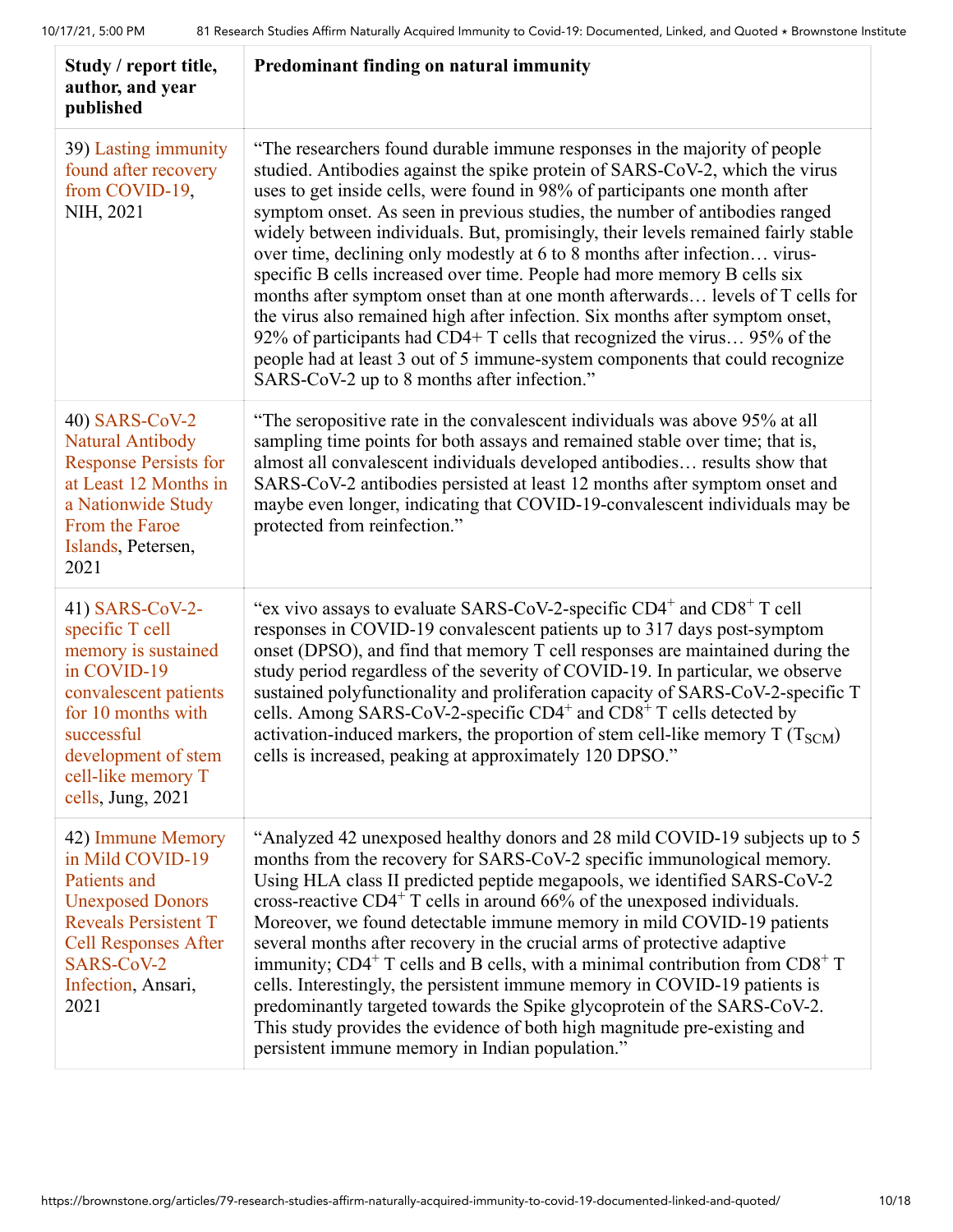| Study / report title,<br>author, and year<br>published                                                                                                                                                         | Predominant finding on natural immunity                                                                                                                                                                                                                                                                                                                                                                                                                                                                                                                                                                                                                                                                                                                            |
|----------------------------------------------------------------------------------------------------------------------------------------------------------------------------------------------------------------|--------------------------------------------------------------------------------------------------------------------------------------------------------------------------------------------------------------------------------------------------------------------------------------------------------------------------------------------------------------------------------------------------------------------------------------------------------------------------------------------------------------------------------------------------------------------------------------------------------------------------------------------------------------------------------------------------------------------------------------------------------------------|
| 43) COVID-19<br>natural immunity,<br>WHO, 2021                                                                                                                                                                 | "Current evidence points to most individuals developing strong protective<br>immune responses following natural infection with SARSCoV-2. Within 4<br>weeks following infection, 90-99% of individuals infected with the SARS-CoV-<br>2 virus develop detectable neutralizing antibodies. The strength and duration of<br>the immune responses to SARS-CoV-2 are not completely understood and<br>currently available data suggests that it varies by age and the severity of<br>symptoms. Available scientific data suggests that in most people immune<br>responses remain robust and protective against reinfection for at least 6-8<br>months after infection (the longest follow up with strong scientific evidence is<br>currently approximately 8 months)." |
| 44) Antibody<br><b>Evolution after</b><br>SARS-CoV-2 mRNA<br>Vaccination, Cho,<br>2021                                                                                                                         | "We conclude that memory antibodies selected over time by natural infection<br>have greater potency and breadth than antibodies elicited by vaccination<br>boosting vaccinated individuals with currently available mRNA vaccines would<br>produce a quantitative increase in plasma neutralizing activity but not the<br>qualitative advantage against variants obtained by vaccinating convalescent<br>individuals."                                                                                                                                                                                                                                                                                                                                             |
| 45) Humoral Immune<br><b>Response to SARS-</b><br>$CoV-2$ in<br>Iceland, Gudbjartsson,<br>2020                                                                                                                 | "Measured antibodies in serum samples from 30,576 persons in Icelandof the<br>1797 persons who had recovered from SARS-CoV-2 infection, 1107 of the 1215<br>who were tested $(91.1\%)$ were seropositive results indicate risk of death from<br>infection was 0.3% and that antiviral antibodies against SARS-CoV-2 did not<br>decline within 4 months after diagnosis (para)."                                                                                                                                                                                                                                                                                                                                                                                    |
| 46) Immunological<br>memory to SARS-<br>CoV-2 assessed for up<br>to 8 months after<br>infection, Dan, 2021                                                                                                     | "Analyzed multiple compartments of circulating immune memory to SARS-<br>CoV-2 in 254 samples from 188 COVID-19 cases, including 43 samples at $\geq 6$<br>months post-infectionIgG to the Spike protein was relatively stable over 6+<br>months. Spike-specific memory B cells were more abundant at 6 months than at<br>1 month post symptom onset."                                                                                                                                                                                                                                                                                                                                                                                                             |
| 47) The prevalence of<br>adaptive immunity to<br>COVID-19 and<br>reinfection after<br>$recovery - a$<br>comprehensive<br>systematic review and<br>meta-analysis of 12<br>011 447 individuals,<br>Chivese, 2021 | "Fifty-four studies, from 18 countries, with a total of 12 011 447 individuals,<br>followed up to 8 months after recovery, were included. At 6-8 months after<br>recovery, the prevalence of detectable SARS-CoV-2 specific immunological<br>memory remained high; IgG – 90.4% pooled prevalence of reinfection was 0.2% (95%CI 0.0 – 0.7, $I^2$ = 98.8, 9 studies). Individuals who recovered from<br>COVID-19 had an 81% reduction in odds of a reinfection (OR 0.19, 95% CI 0.1<br>$-0.3$ , $I^2 = 90.5\%$ , 5 studies)."                                                                                                                                                                                                                                       |
| 48) Reinfection Rates<br>among Patients who<br><b>Previously Tested</b><br>Positive for COVID-<br>19: a Retrospective<br>Cohort Study,<br>Sheehan, 2021                                                        | "Retrospective cohort study of one multi-hospital health system included<br>150,325 patients tested for COVID-19 infectionprior infection in patients with<br>COVID-19 was highly protective against reinfection and symptomatic disease.<br>This protection increased over time, suggesting that viral shedding or ongoing<br>immune response may persist beyond 90 days and may not represent true<br>reinfection."                                                                                                                                                                                                                                                                                                                                              |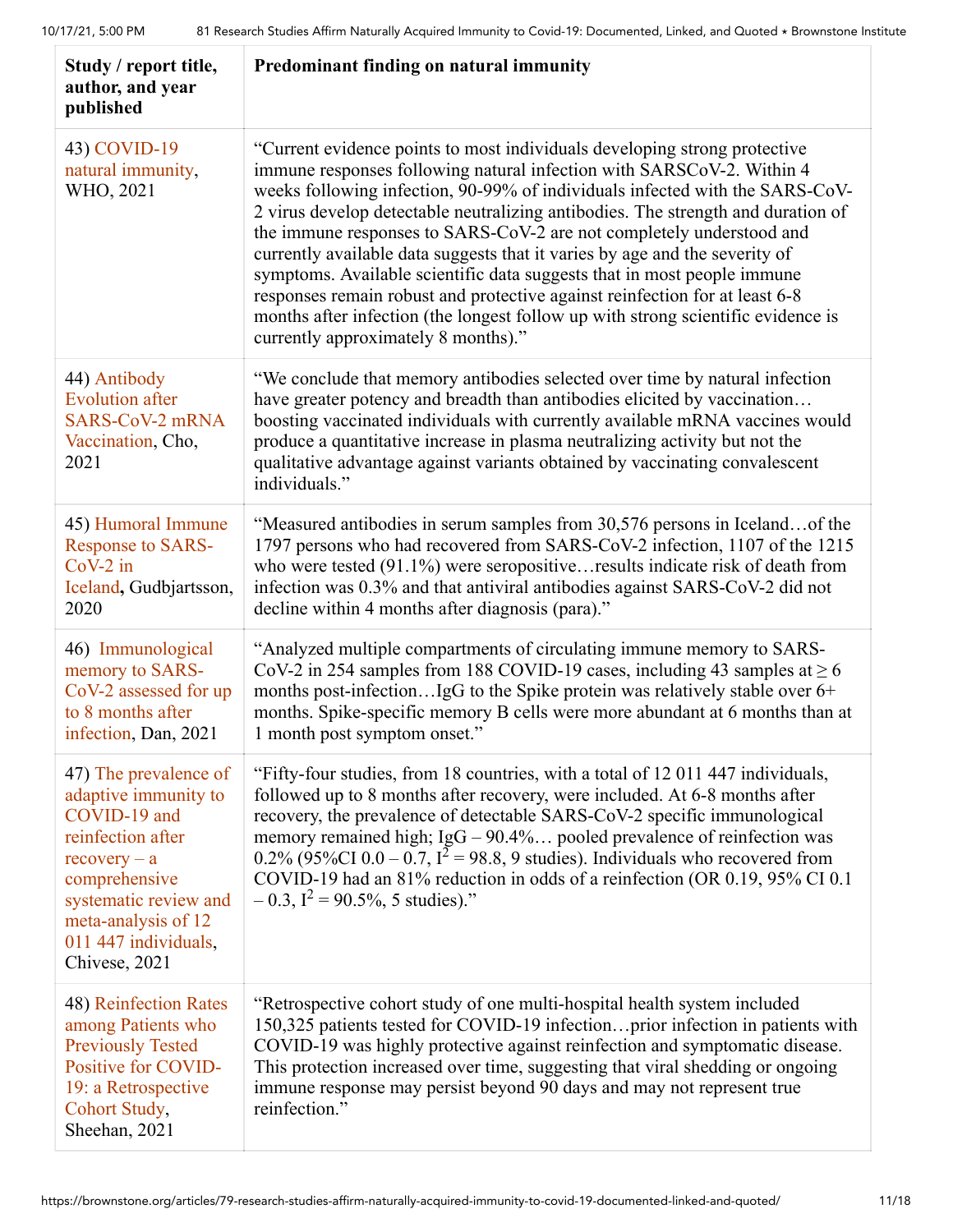| Study / report title,<br>author, and year<br>published                                                                                                                                                                       | Predominant finding on natural immunity                                                                                                                                                                                                                                                                                                                                                                                                                                                                                                                                                                                                                                                                                        |
|------------------------------------------------------------------------------------------------------------------------------------------------------------------------------------------------------------------------------|--------------------------------------------------------------------------------------------------------------------------------------------------------------------------------------------------------------------------------------------------------------------------------------------------------------------------------------------------------------------------------------------------------------------------------------------------------------------------------------------------------------------------------------------------------------------------------------------------------------------------------------------------------------------------------------------------------------------------------|
| 49) Assessment of<br>SARS-CoV-2<br>Reinfection 1 Year<br><b>After Primary</b><br>Infection in a<br>Population in<br>Lombardy, Italy,<br>Vitale, 2020                                                                         | "The study results suggest that reinfections are rare events and patients who have<br>recovered from COVID-19 have a lower risk of reinfection. Natural immunity to<br>SARS-CoV-2 appears to confer a protective effect for at least a year, which is<br>similar to the protection reported in recent vaccine studies."                                                                                                                                                                                                                                                                                                                                                                                                        |
| 50) Prior SARS-CoV-<br>2 infection is<br>associated with<br>protection against<br>symptomatic<br>reinfection, Hanrath,<br>2021                                                                                               | "We observed no symptomatic reinfections in a cohort of healthcare workers<br>this apparent immunity to re-infection was maintained for at least 6 months<br>test positivity rates were $0\%$ (0/128 [95% CI: 0–2.9]) in those with previous<br>infection compared to $13.7\%$ (290/2115 [95% CI: 12.3–15.2]) in those without<br>$(P<0.0001 \gamma^2 \text{ test})$ ."                                                                                                                                                                                                                                                                                                                                                        |
| 51) mRNA vaccine-<br>induced T cells<br>respond identically to<br><b>SARS-CoV-2 variants</b><br>of concern but differ<br>in longevity and<br>homing properties<br>depending on prior<br>infection status,<br>Neidleman, 2021 | "In infection-naïve individuals, the second dose boosted the quantity and altered<br>the phenotypic properties of SARS-CoV-2-specific T cells, while in<br>convalescents the second dose changed neither. Spike-specific T cells from<br>convalescent vaccinees differed strikingly from those of infection-naïve<br>vaccinees, with phenotypic features suggesting superior long-term persistence<br>and ability to home to the respiratory tract including the nasopharynx."                                                                                                                                                                                                                                                 |
| 52) Targets of T Cell<br><b>Responses to SARS-</b><br>CoV-2 Coronavirus in<br>Humans with<br><b>COVID-19 Disease</b><br>and Unexposed<br>Individuals, Grifoni,<br>2020                                                       | "Using HLA class I and II predicted peptide "megapools," circulating SARS-<br>CoV-2-specific CD8 <sup>+</sup> and CD4 <sup>+</sup> T cells were identified in ~70% and 100% of<br>COVID-19 convalescent patients, respectively. $CD4^+$ T cell responses to spike,<br>the main target of most vaccine efforts, were robust and correlated with the<br>magnitude of the anti-SARS-CoV-2 IgG and IgA titers. The M, spike, and N<br>proteins each accounted for $11\% - 27\%$ of the total CD4 <sup>+</sup> response, with<br>additional responses commonly targeting nsp3, nsp4, ORF3a, and ORF8, among<br>others. For CD8 <sup>+</sup> T cells, spike and M were recognized, with at least eight<br>SARS-CoV-2 ORFs targeted." |
| 53) NIH Director's<br><b>Blog: Immune T Cells</b><br>May Offer Lasting<br><b>Protection Against</b><br>COVID-19, Collins,<br>2021                                                                                            | "Much of the study on the immune response to SARS-CoV-2, the novel<br>coronavirus that causes COVID-19, has focused on the production of antibodies.<br>But, in fact, immune cells known as memory T cells also play an important role<br>in the ability of our immune systems to protect us against many viral infections,<br>including—it now appears—COVID-19.An intriguing new study of these<br>memory T cells suggests they might protect some people newly infected with<br>SARS-CoV-2 by remembering past encounters with other human coronaviruses.<br>This might potentially explain why some people seem to fend off the virus and<br>may be less susceptible to becoming severely ill with COVID-19."              |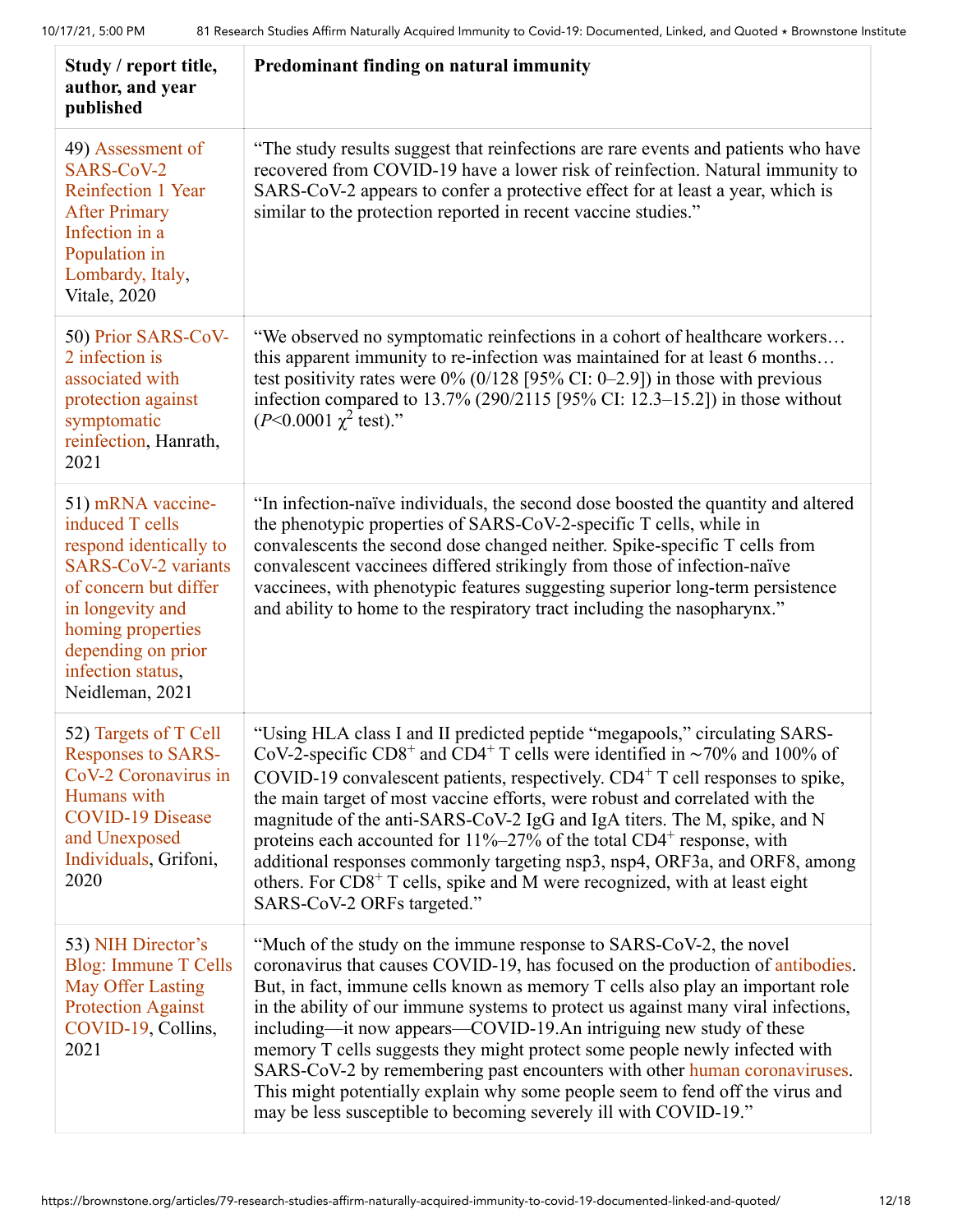| Study / report title,<br>author, and year<br>published                                                                                                         | Predominant finding on natural immunity                                                                                                                                                                                                                                                                                                                                                                                                                                                                                                                                                                                                                                                                                                                                                        |
|----------------------------------------------------------------------------------------------------------------------------------------------------------------|------------------------------------------------------------------------------------------------------------------------------------------------------------------------------------------------------------------------------------------------------------------------------------------------------------------------------------------------------------------------------------------------------------------------------------------------------------------------------------------------------------------------------------------------------------------------------------------------------------------------------------------------------------------------------------------------------------------------------------------------------------------------------------------------|
| 54) Ultrapotent<br>antibodies against<br>diverse and highly<br>transmissible SARS-<br>CoV-2 variants,<br>Wang, 2021                                            | "Our study demonstrates that convalescent subjects previously infected with<br>ancestral variant SARS-CoV-2 produce antibodies that cross-neutralize emerging<br>VOCs with high potencypotent against 23 variants, including variants of<br>concern."                                                                                                                                                                                                                                                                                                                                                                                                                                                                                                                                          |
| 55) Why COVID-19<br><b>Vaccines Should Not</b><br>Be Required for All<br>Americans, Makary,<br>2021                                                            | "Requiring the vaccine in people who are already immune with natural<br>immunity has no scientific support. While vaccinating those people may be<br>beneficial – and it's a reasonable hypothesis that vaccination may bolster the<br>longevity of their immunity $-$ to argue dogmatically that they <i>must</i> get<br>vaccinated has zero clinical outcome data to back it. As a matter of fact, we have<br>data to the contrary: A Cleveland Clinic study found that vaccinating people<br>with natural immunity did not add to their level of protection."                                                                                                                                                                                                                               |
| 56) Protracted yet<br>coordinated<br>differentiation of<br>long-lived SARS-<br>CoV-2-specific CD8+<br>T cells during<br>COVID-19<br>convalescence, Ma,<br>2021 | "Screened 21 well-characterized, longitudinally-sampled convalescent donors<br>that recovered from mild COVID-19following a typical case of mild COVID-<br>19, SARS-CoV-2-specific CD8+ T cells not only persist but continuously<br>differentiate in a coordinated fashion well into convalescence, into a state<br>characteristic of long-lived, self-renewing memory."                                                                                                                                                                                                                                                                                                                                                                                                                      |
| 57) Decrease in<br><b>Measles Virus-</b><br>Specific CD4 T Cell<br>Memory in<br>Vaccinated Subjects,<br>Naniche, 2004                                          | "Characterized the profiles of measles vaccine (MV) vaccine-induced antigen-<br>specific T cells over time since vaccination. In a cross-sectional study of healthy<br>subjects with a history of MV vaccination, we found that MV-specific CD4 and<br>CD8 T cells could be detected up to 34 years after vaccination. The levels of<br>MV-specific CD8 T cells and MV-specific IgG remained stable, whereas the<br>level of MV-specific CD4 T cells decreased significantly in subjects who had<br>been vaccinated >21 years earlier."                                                                                                                                                                                                                                                        |
| 58) Remembrance of<br>Things Past: Long-<br><b>Term B Cell Memory</b><br>After Infection and<br>Vaccination, Palm,<br>2019                                     | "The success of vaccines is dependent on the generation and maintenance of<br>immunological memory. The immune system can remember previously<br>encountered pathogens, and memory B and T cells are critical in secondary<br>responses to infection. Studies in mice have helped to understand how different<br>memory B cell populations are generated following antigen exposure and how<br>affinity for the antigen is determinant to B cell fate upon re-exposure to an<br>antigen the memory recall response will be faster, stronger, and more specific<br>than a naïve response. Protective memory depends first on circulating antibodies<br>secreted by LLPCs. When these are not sufficient for immediate pathogen<br>neutralization and elimination, memory B cells are recalled." |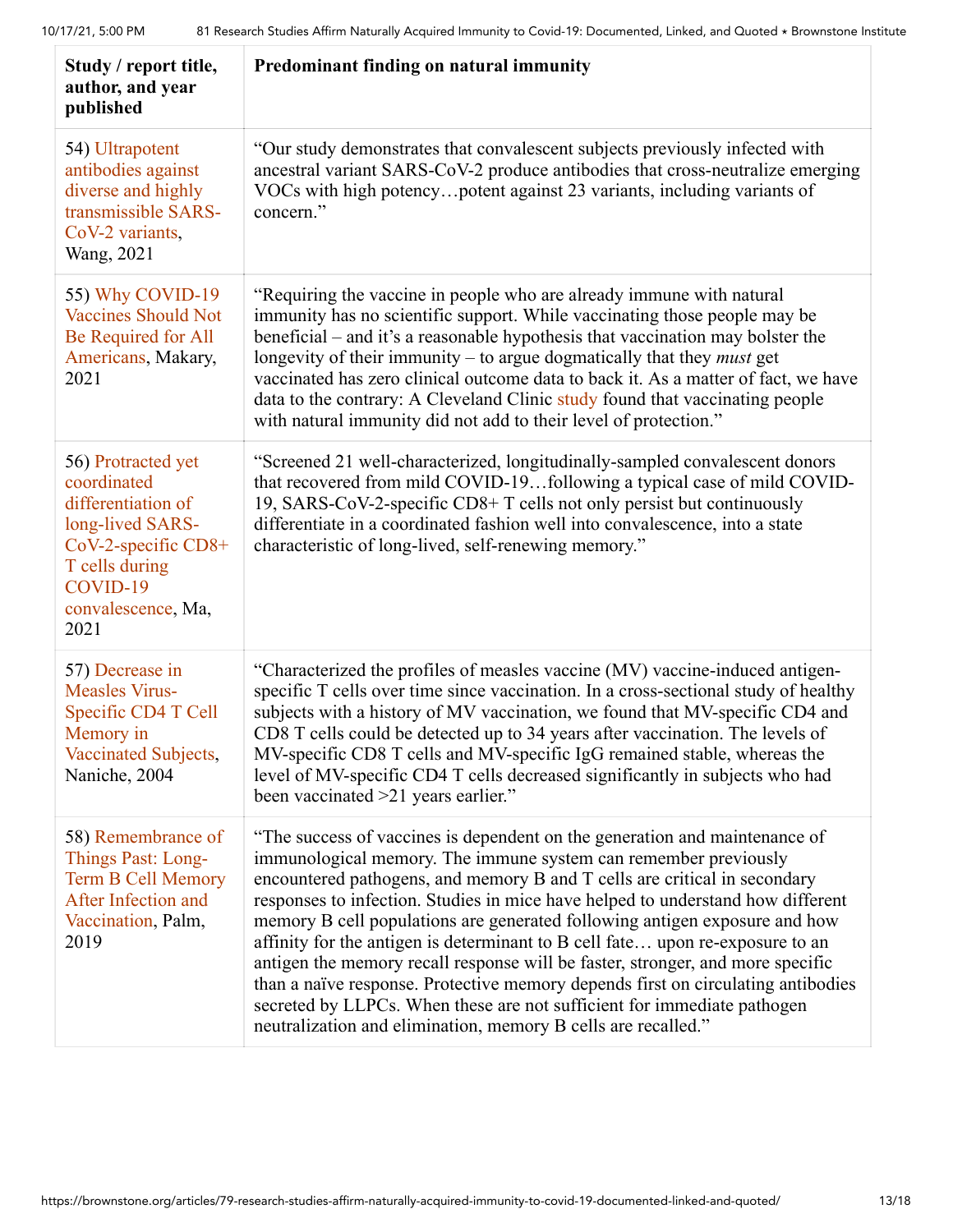| Study / report title,<br>author, and year<br>published                                                                                                                                                                              | Predominant finding on natural immunity                                                                                                                                                                                                                                                                                                                                                                                                                                                                                                                                                                                                                                                                                                                                                                                                                                                                                                                                                                                              |
|-------------------------------------------------------------------------------------------------------------------------------------------------------------------------------------------------------------------------------------|--------------------------------------------------------------------------------------------------------------------------------------------------------------------------------------------------------------------------------------------------------------------------------------------------------------------------------------------------------------------------------------------------------------------------------------------------------------------------------------------------------------------------------------------------------------------------------------------------------------------------------------------------------------------------------------------------------------------------------------------------------------------------------------------------------------------------------------------------------------------------------------------------------------------------------------------------------------------------------------------------------------------------------------|
| 59) SARS-CoV-2<br>specific memory B-<br>cells from individuals<br>with diverse disease<br>severities recognize<br><b>SARS-CoV-2 variants</b><br>of concern, Lyski,<br>2021                                                          | "Examined the magnitude, breadth, and durability of SARS-CoV-2 specific<br>antibodies in two distinct B-cell compartments: long-lived plasma cell-derived<br>antibodies in the plasma, and peripheral memory B-cells along with their<br>associated antibody profiles elicited after in vitro stimulation. We found that<br>magnitude varied amongst individuals, but was the highest in hospitalized<br>subjects. Variants of concern (VoC) -RBD-reactive antibodies were found in the<br>plasma of 72% of samples in this investigation, and VoC-RBD-reactive memory<br>B-cells were found in all but 1 subject at a single time-point. This finding, that<br>VoC-RBD-reactive MBCs are present in the peripheral blood of all subjects<br>including those that experienced asymptomatic or mild disease, provides a<br>reason for optimism regarding the capacity of vaccination, prior infection, and/or<br>both, to limit disease severity and transmission of variants of concern as they<br>continue to arise and circulate." |
| 60) Exposure to<br>SARS-CoV-2<br>generates T-cell<br>memory in the<br>absence of a<br>detectable viral<br>infection, Wang, 2021                                                                                                     | "T-cell immunity is important for recovery from COVID-19 and provides<br>heightened immunity for re-infection. However, little is known about the SARS-<br>CoV-2-specific T-cell immunity in virus-exposed individuals report virus-<br>specific CD4 <sup>+</sup> and CD8 <sup>+</sup> T-cell memory in recovered COVID-19 patients and<br>close contactsclose contacts are able to gain T-cell immunity against SARS-<br>CoV-2 despite lacking a detectable infection."                                                                                                                                                                                                                                                                                                                                                                                                                                                                                                                                                             |
| $61)$ CD8+T-Cell<br>Responses in COVID-<br>19 Convalescent<br><b>Individuals Target</b><br><b>Conserved Epitopes</b><br><b>From Multiple</b><br><b>Prominent SARS-</b><br>CoV-2 Circulating<br>Variants, Redd,<br>2021and Lee, 2021 | "The CD4 and CD8 responses generated after natural infection are equally<br>robust, showing activity against multiple "epitopes" (little segments) of the spike<br>protein of the virus. For instance, CD8 cells responds to 52 epitopes and CD4<br>cells respond to 57 epitopes across the spike protein, so that a few mutations in<br>the variants cannot knock out such a robust and in-breadth T cell responseonly<br>1 mutation found in Beta variant-spike overlapped with a previously identified<br>epitope (1/52), suggesting that virtually all anti-SARS-CoV-2 CD8+T-cell<br>responses should recognize these newly described variants."                                                                                                                                                                                                                                                                                                                                                                                 |
| 62) Exposure to<br>common cold<br>coronaviruses can<br>teach the immune<br>system to recognize<br>SARS-CoV-2,La<br>Jolla, Crotty and<br>Sette, 2020                                                                                 | "Exposure to common cold coronaviruses can teach the immune system to<br>recognize SARS-CoV-2"                                                                                                                                                                                                                                                                                                                                                                                                                                                                                                                                                                                                                                                                                                                                                                                                                                                                                                                                       |
| 63) Selective and<br>cross-reactive SARS-<br>CoV-2 T cell epitopes<br>in unexposed humans,<br>Mateus, 2020                                                                                                                          | "Found that the pre-existing reactivity against SARS-CoV-2 comes from<br>memory T cells and that cross-reactive T cells can specifically recognize a<br>SARS-CoV-2 epitope as well as the homologous epitope from a common cold<br>coronavirus. These findings underline the importance of determining the impacts<br>of pre-existing immune memory in COVID-19 disease severity."                                                                                                                                                                                                                                                                                                                                                                                                                                                                                                                                                                                                                                                   |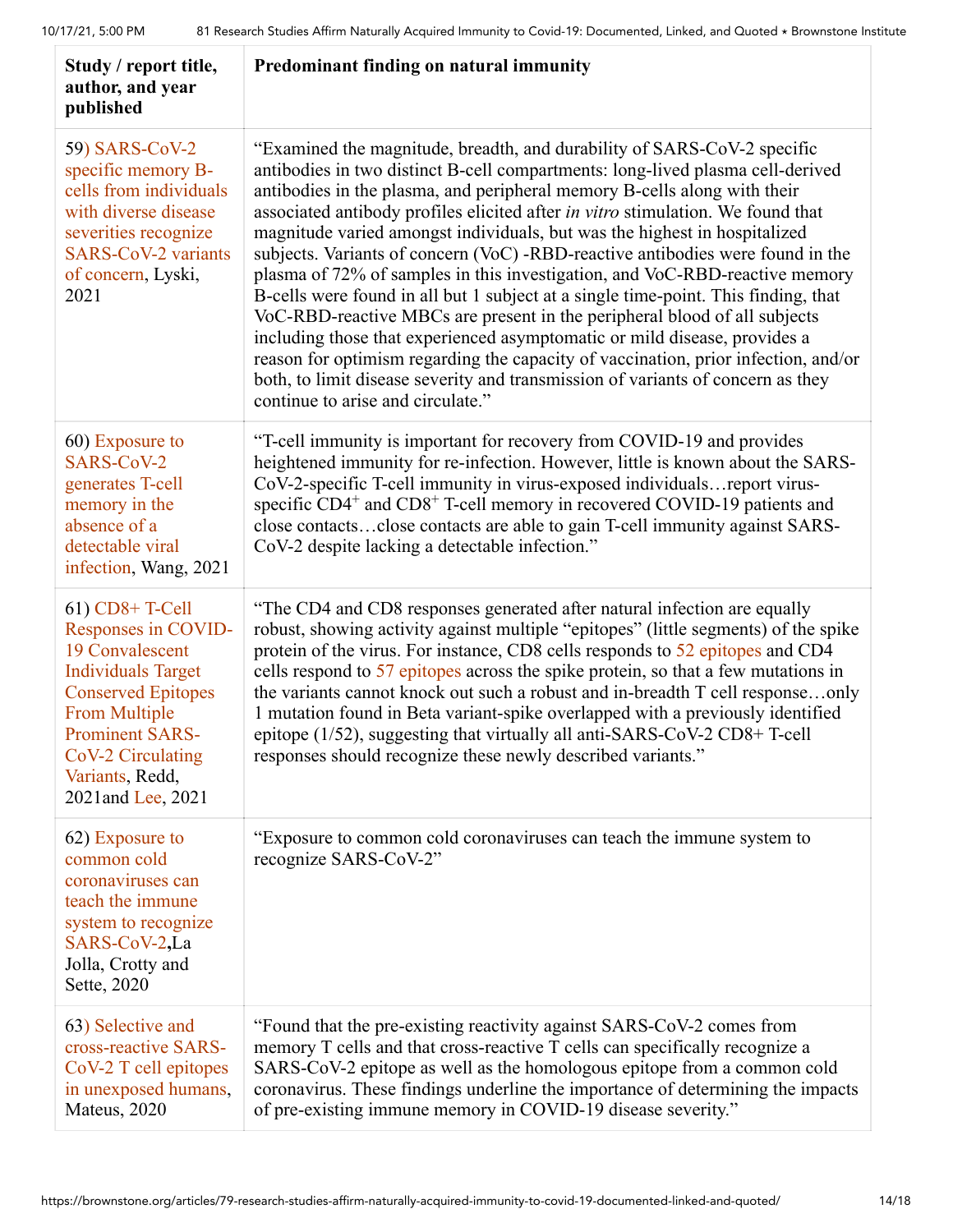| Study / report title,<br>author, and year<br>published                                                                                                         | Predominant finding on natural immunity                                                                                                                                                                                                                                                                                                                                                                                                                                                                                                                                                                                                                                                                                                                                                                 |
|----------------------------------------------------------------------------------------------------------------------------------------------------------------|---------------------------------------------------------------------------------------------------------------------------------------------------------------------------------------------------------------------------------------------------------------------------------------------------------------------------------------------------------------------------------------------------------------------------------------------------------------------------------------------------------------------------------------------------------------------------------------------------------------------------------------------------------------------------------------------------------------------------------------------------------------------------------------------------------|
| 64) Longitudinal<br>observation of<br>antibody responses for<br>14 months after<br>SARS-CoV-2<br>infection, Dehgani-<br>Mobaraki, 2021                         | "Better understanding of antibody responses against SARS-CoV-2 after natural<br>infection might provide valuable insights into the future implementation<br>of vaccination policies. Longitudinal analysis of IgG antibody titers was carried<br>out in 32 recovered COVID-19 patients based in the Umbria region of Italy for<br>14 months after Mild and Moderately-Severe infectionstudy findings are<br>consistent with recent studies reporting antibody persistency suggesting that<br>induced SARS-CoV-2 immunity through natural infection, might be very<br>efficacious against re-infection $(>90\%)$ and could persist for more than six<br>months. Our study followed up patients up to 14 months demonstrating the<br>presence of anti-S-RBD IgG in 96.8% of recovered COVID-19 subjects." |
| 65) Humoral and<br>circulating follicular<br>helper T cell<br>responses in<br>recovered patients<br>with COVID-19,<br>Juno, 2020                               | "Characterized humoral and circulating follicular helper T cell (cTFH) immunity<br>against spike in recovered patients with coronavirus disease 2019 (COVID-19).<br>We found that S-specific antibodies, memory B cells and cTFH are consistently<br>elicited after SARS-CoV-2 infection, demarking robust humoral immunity and<br>positively associated with plasma neutralizing activity."                                                                                                                                                                                                                                                                                                                                                                                                            |
| 66) Convergent<br>antibody responses to<br>SARS-CoV-2 in<br>convalescent<br>individuals, Robbiani,<br>2020                                                     | "149 COVID-19-convalescent individualsantibody sequencing revealed the<br>expansion of clones of RBD-specific memory B cells that expressed closely<br>related antibodies in different individuals. Despite low plasma titres, antibodies<br>to three distinct epitopes on the RBD neutralized the virus with half-maximal<br>inhibitory concentrations (IC <sub>50</sub> values) as low as 2 ng ml <sup>-1</sup> ."                                                                                                                                                                                                                                                                                                                                                                                    |
| 67) Rapid generation<br>of durable B cell<br>memory to SARS-<br>CoV-2 spike and<br>nucleocapsid proteins<br>in COVID-19 and<br>convalescence,<br>Hartley, 2020 | "COVID-19 patients rapidly generate B cell memory to both the spike and<br>nucleocapsid antigens following SARS-CoV-2 infectionRBD- and NCP-<br>specific IgG and Bmem cells were detected in all 25 patients with a history of<br>$COVID-19."$                                                                                                                                                                                                                                                                                                                                                                                                                                                                                                                                                          |
| 68) Had COVID?<br>You'll probably make<br>antibodies for a<br>lifetime, Callaway,<br>2021                                                                      | "People who recover from mild COVID-19 have bone-marrow cells that can<br>churn out antibodies for decadesthe study provides evidence that immunity<br>triggered by SARS-CoV-2 infection will be extraordinarily long-lasting."                                                                                                                                                                                                                                                                                                                                                                                                                                                                                                                                                                         |
| 69) A majority of<br>uninfected adults<br>show preexisting<br>antibody reactivity<br>against SARS-CoV-2,<br>Majdoubi, 2021                                     | In greater Vancouver Canada, "using a highly sensitive multiplex assay and<br>positive/negative thresholds established in infants in whom maternal antibodies<br>have waned, we determined that more than 90% of uninfected adults showed<br>antibody reactivity against the spike protein, receptor-binding domain (RBD), N-<br>terminal domain (NTD), or the nucleocapsid (N) protein from SARS-CoV-2."                                                                                                                                                                                                                                                                                                                                                                                               |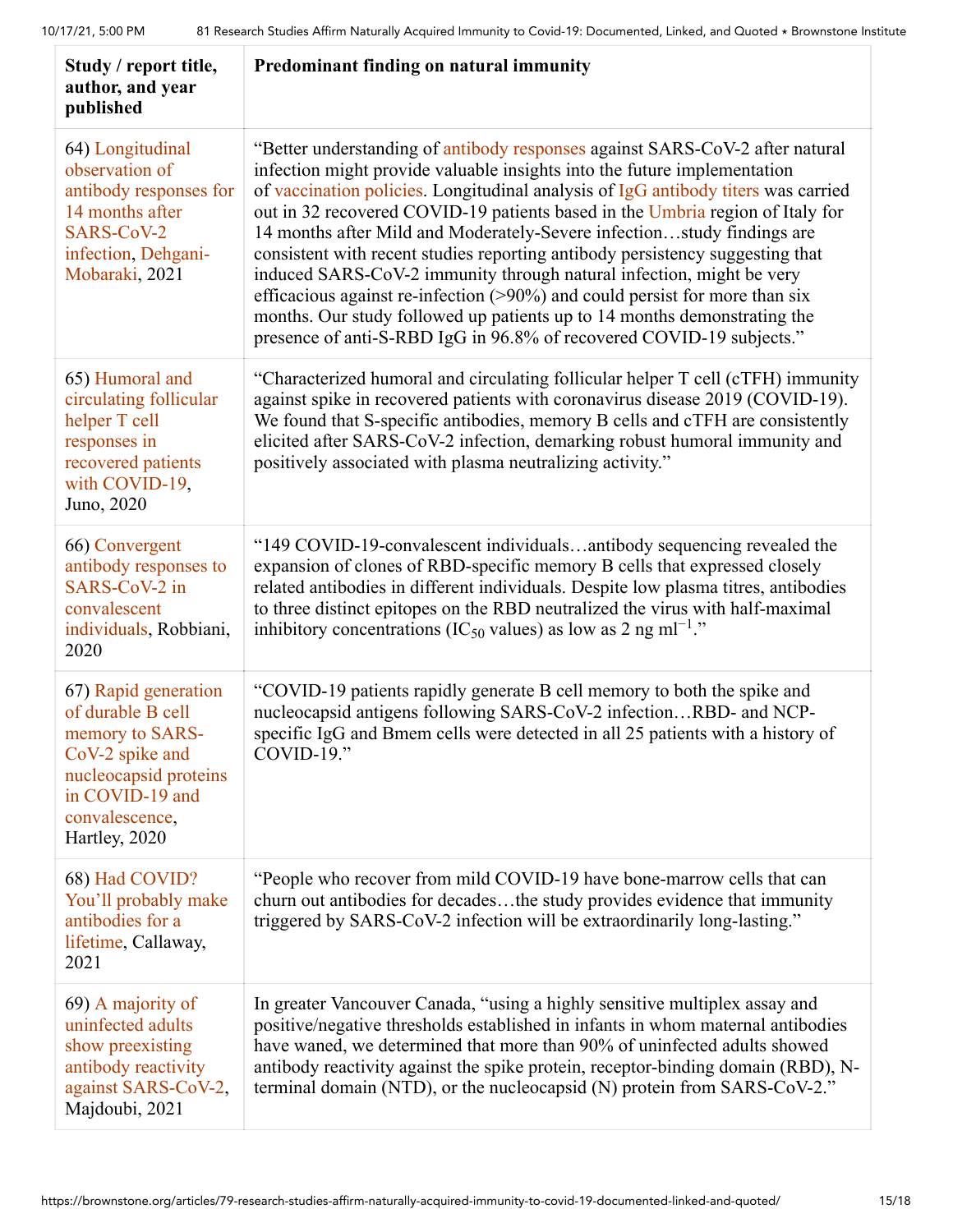| Study / report title,<br>author, and year<br>published                                                                                                                                                           | Predominant finding on natural immunity                                                                                                                                                                                                                                                                                                                                                                                                                                                                                                                                                                                                                                       |
|------------------------------------------------------------------------------------------------------------------------------------------------------------------------------------------------------------------|-------------------------------------------------------------------------------------------------------------------------------------------------------------------------------------------------------------------------------------------------------------------------------------------------------------------------------------------------------------------------------------------------------------------------------------------------------------------------------------------------------------------------------------------------------------------------------------------------------------------------------------------------------------------------------|
| 70) SARS-CoV-2-<br>reactive T cells in<br>healthy donors and<br>patients with COVID-<br>19, Braun, 2020                                                                                                          | "The results indicate that spike-protein cross-reactive T cells are present, which<br>were probably generated during previous encounters with endemic<br>coronaviruses."                                                                                                                                                                                                                                                                                                                                                                                                                                                                                                      |
| 71) Naturally<br>enhanced neutralizing<br>breadth against<br>SARS-CoV-2 one<br>year after infection,<br>Wang, 2021                                                                                               | "A cohort of 63 individuals who have recovered from COVID-19 assessed at<br>1.3, 6.2 and 12 months after SARS-CoV-2 infectionthe data suggest that<br>immunity in convalescent individuals will be very long lasting."                                                                                                                                                                                                                                                                                                                                                                                                                                                        |
| 72) One Year after<br>Mild COVID-19: The<br><b>Majority of Patients</b><br><b>Maintain Specific</b><br>Immunity, But One in<br>Four Still Suffer from<br>Long-Term<br>Symptoms, Rank,<br>2021                    | "Long-lasting immunological memory against SARS-CoV-2 after mild COVID-<br>19."                                                                                                                                                                                                                                                                                                                                                                                                                                                                                                                                                                                               |
| 73) IDSA, 2021                                                                                                                                                                                                   | "Immune responses to SARS-CoV-2 following natural infection can persist for<br>at least 11 months natural infection (as determined by a prior positive<br>antibody or PCR-test result) can confer protection against SARS-CoV-2<br>infection."                                                                                                                                                                                                                                                                                                                                                                                                                                |
| 74) Assessment of<br>protection against<br>reinfection with<br>SARS-CoV-2 among<br>4 million PCR-tested<br>individuals in<br>Denmark in 2020: a<br>population-level<br>observational study,<br>Holm Hansen, 2021 | Denmark, "during the first surge (ie, before June, 2020), 533 381 people were<br>tested, of whom 11 727 (2 $\cdot$ 20%) were PCR positive, and 525 339 were eligible<br>for follow-up in the second surge, of whom 11 068 $(2.11\%)$ had tested positive<br>during the first surge. Among eligible PCR-positive individuals from the first<br>surge of the epidemic, 72 ( $0.65\%$ [95% CI $0.51-0.82$ ]) tested positive again<br>during the second surge compared with 16 819 (3.27% [3.22–3.32]) of 514 271<br>who tested negative during the first surge (adjusted RR $0.195$ [95% CI $0.155-$<br>$0.246$ ])."                                                            |
| 75) Antigen-Specific<br><b>Adaptive Immunity to</b><br>SARS-CoV-2 in<br>Acute COVID-19 and<br><b>Associations with Age</b><br>and Disease Severity,<br>Moderbacher, 2020                                         | "Adaptive immune responses limit COVID-19 disease severitymultiple<br>coordinated arms of adaptive immunity control better than partial responses<br>completed a combined examination of all three branches of adaptive immunity at<br>the level of SARS-CoV-2-specific $CD4^+$ and $CD8^+$ T cell and neutralizing<br>antibody responses in acute and convalescent subjects. SARS-CoV-2-specific<br>$CD4^+$ and $CD8^+$ T cells were each associated with milder disease. Coordinated<br>SARS-CoV-2-specific adaptive immune responses were associated with milder<br>disease, suggesting roles for both $CD4^+$ and $CD8^+$ T cells in protective immunity<br>in COVID-19." |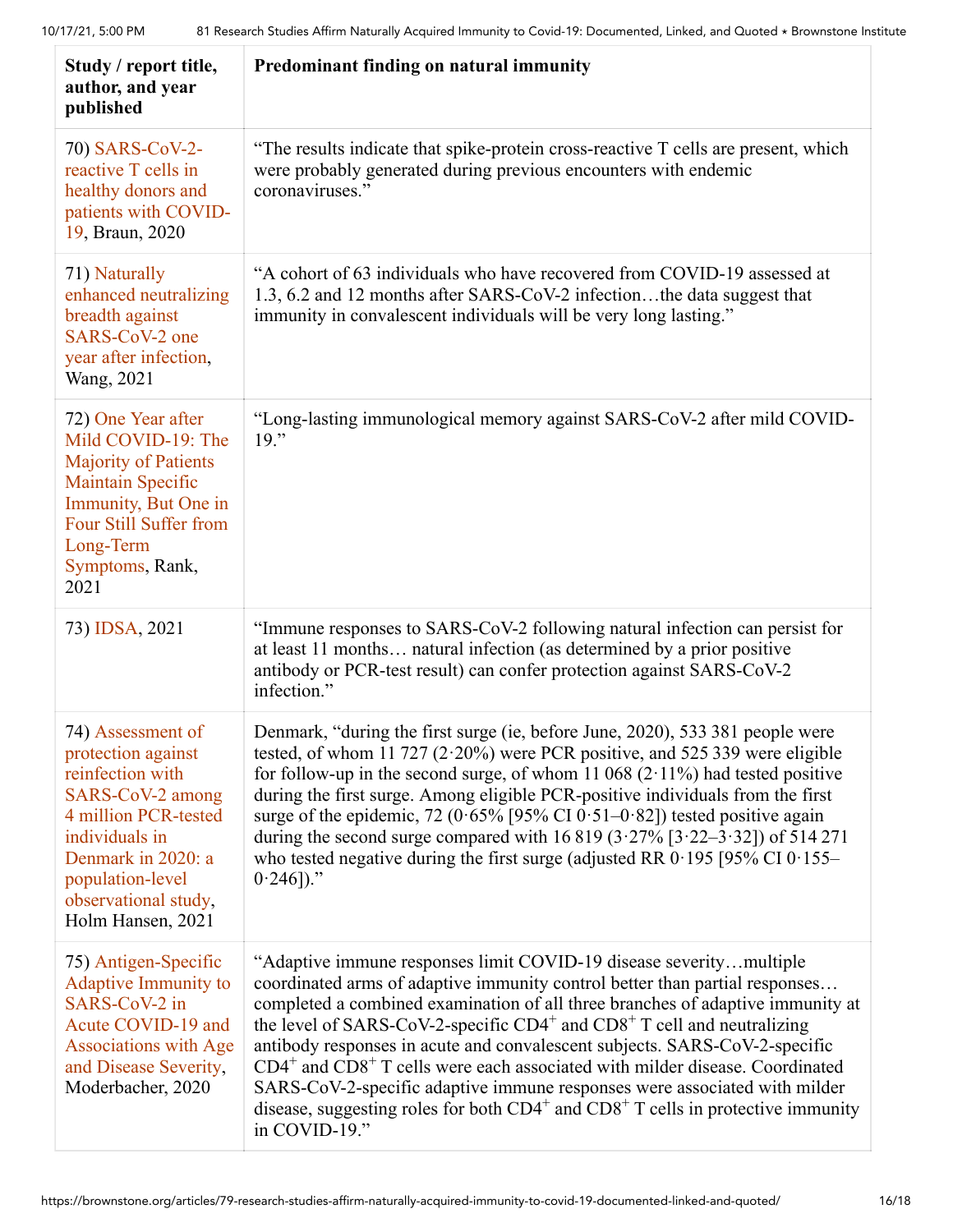| Study / report title,<br>author, and year<br>published                                                                                                                        | Predominant finding on natural immunity                                                                                                                                                                                                                                                                                                                                                                                                                                                                                                                                                                                                                                                                                                                                                                                                                                                                                        |
|-------------------------------------------------------------------------------------------------------------------------------------------------------------------------------|--------------------------------------------------------------------------------------------------------------------------------------------------------------------------------------------------------------------------------------------------------------------------------------------------------------------------------------------------------------------------------------------------------------------------------------------------------------------------------------------------------------------------------------------------------------------------------------------------------------------------------------------------------------------------------------------------------------------------------------------------------------------------------------------------------------------------------------------------------------------------------------------------------------------------------|
| 76) Detection of<br>SARS-CoV-2-<br>Specific Humoral and<br>Cellular Immunity in<br>COVID-19<br>Convalescent<br>Individuals, Ni, 2020                                          | "Collected blood from COVID-19 patients who have recently become virus-free,<br>and therefore were discharged, and detected SARS-CoV-2-specific humoral and<br>cellular immunity in eight newly discharged patients. Follow-up analysis on<br>another cohort of six patients 2 weeks post discharge also revealed high titers of<br>immunoglobulin G (IgG) antibodies. In all 14 patients tested, 13 displayed<br>serum-neutralizing activities in a pseudotype entry assay. Notably, there was a<br>strong correlation between neutralization antibody titers and the numbers of<br>virus-specific T cells."                                                                                                                                                                                                                                                                                                                  |
| 77) Robust SARS-<br>CoV-2-specific T-cell<br>immunity is<br>maintained at 6<br>months following<br>primary infection,<br>Zuo, 2020                                            | "Analysed the magnitude and phenotype of the SARS-CoV-2 cellular immune<br>response in 100 donors at six months following primary infection and related<br>this to the profile of antibody level against spike, nucleoprotein and RBD over<br>the previous six months. T-cell immune responses to SARS-CoV-2 were present<br>by ELISPOT and/or ICS analysis in all donors and are characterised by<br>predominant CD4+ T cell responses with strong IL-2 cytokine expression<br>functional SARS-CoV-2-specific T-cell responses are retained at six months<br>following infection."                                                                                                                                                                                                                                                                                                                                            |
| 78) Negligible impact<br>of SARS-CoV-2<br>variants on CD4 <sup>+</sup> and<br>$CDS+$ T cell reactivity<br>in COVID-19 exposed<br>donors and vaccinees,<br><b>Tarke</b> , 2021 | "Performed a comprehensive analysis of SARS-CoV-2-specific CD4+ and CD8+<br>T cell responses from COVID-19 convalescent subjects recognizing the<br>ancestral strain, compared to variant lineages B.1.1.7, B.1.351, P.1, and<br>CAL.20C as well as recipients of the Moderna (mRNA-1273) or<br>Pfizer/BioNTech (BNT162b2) COVID-19 vaccines the sequences of the vast<br>majority of SARS-CoV-2 T cell epitopes are not affected by the mutations found<br>in the variants analyzed. Overall, the results demonstrate that CD4+ and CD8+ T<br>cell responses in convalescent COVID-19 subjects or COVID-19 mRNA<br>vaccinees are not substantially affected by mutations."                                                                                                                                                                                                                                                    |
| 79) A 1 to 1000<br>SARS-CoV-2<br>reinfection proportion<br>in members of a large<br>healthcare provider in<br>Israel: a preliminary<br>report, Perez, 2021                    | Israel, "out of 149,735 individuals with a documented positive PCR test between<br>March 2020 and January 2021, 154 had two positive PCR tests at least 100 days<br>apart, reflecting a reinfection proportion of 1 per 1000."                                                                                                                                                                                                                                                                                                                                                                                                                                                                                                                                                                                                                                                                                                 |
| 80) Persistence and<br>decay of human<br>antibody responses to<br>the receptor binding<br>domain of SARS-<br>CoV-2 spike protein<br>in COVID-19<br>patients, Iyer, 2020       | "Measured plasma and/or serum antibody responses to the receptor-binding<br>domain (RBD) of the spike (S) protein of SARS-CoV-2 in 343 North American<br>patients infected with SARS-CoV-2 (of which 93% required hospitalization) up<br>to 122 days after symptom onset and compared them to responses in 1548<br>individuals whose blood samples were obtained prior to the pandemicIgG<br>antibodies persisted at detectable levels in patients beyond 90 days after<br>symptom onset, and seroreversion was only observed in a small percentage of<br>individuals. The concentration of these anti-RBD IgG antibodies was also highly<br>correlated with pseudovirus NAb titers, which also demonstrated minimal decay.<br>The observation that IgG and neutralizing antibody responses persist is<br>encouraging, and suggests the development of robust systemic immune memory<br>in individuals with severe infection." |